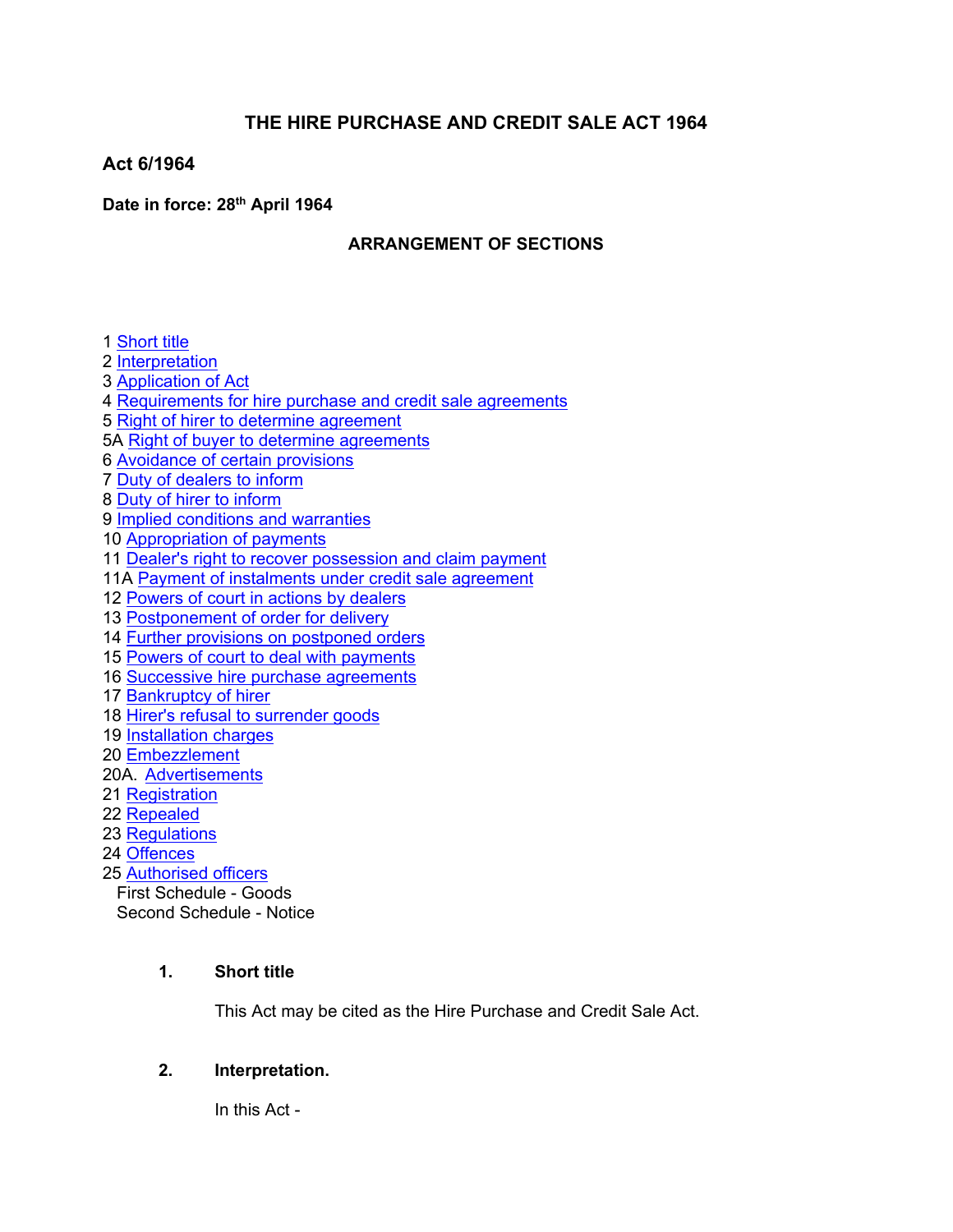"annual percentage rate (APR)" means the annual percentage rate prescribed by the Minister under section 3(3);

"authorised officer" means a public officer designated by the Minister for the purpose of ensuring compliance with this Act;

"bailment" means an agreement, other than a leasing-contract, under which goods are rented to a bailee on a temporary basis in consideration for a monthly rental and property in the goods remains with the bailor;

"bailor" means a person who rents goods to a bailee under a bailment;

"buyer" means a purchaser of goods under a credit sale agreement;

"cash price" means the price at which the goods is sold on a cash sale basis, inclusive of any discount, where the totality of such price is paid at the time of the purchase;

"chargeable price" means the amount on which charges are imposed and which is equal to the difference between the cash price and the down payment;

"charges" means an amount, not exceeding the annual percentage rate or the monthly flat rate, on the chargeable price as may be prescribed by the Minister under section3(3);

"contract of guarantee' means, in relation to a hire purchase or a credit sale agreement, a contract made at the request, express or implied of the hirer or buyer, to guarantee the performance of the hirer's or buyer's obligations thereunder, and guarantor shall be construed accordingly;

"credit price" means the total sum, not being in excess of the sum of the cash price and charges accrued, payable by the buyer under a credit sale agreement in order to complete the purchase of goods to which the agreement relates;

"credit sale agreement" means an agreement for the sale of goods on credit and under which the dealership in the goods passes to the buyer upon the sale;

"dealer" means –

- (a) (i) a person who lets or has let goods to a hirer under a hire purchase agreement;
	- (ii) a person who sells or has sold goods to a buyer under a credit sale agreement;
	- (iii) a person to whom the dealer's rights and liabilities under a hire purchase agreement or a credit sale agreement has passed by assignment or by operation of law;
- (b) includes a lending and financing agency;(c) does not include a bailor;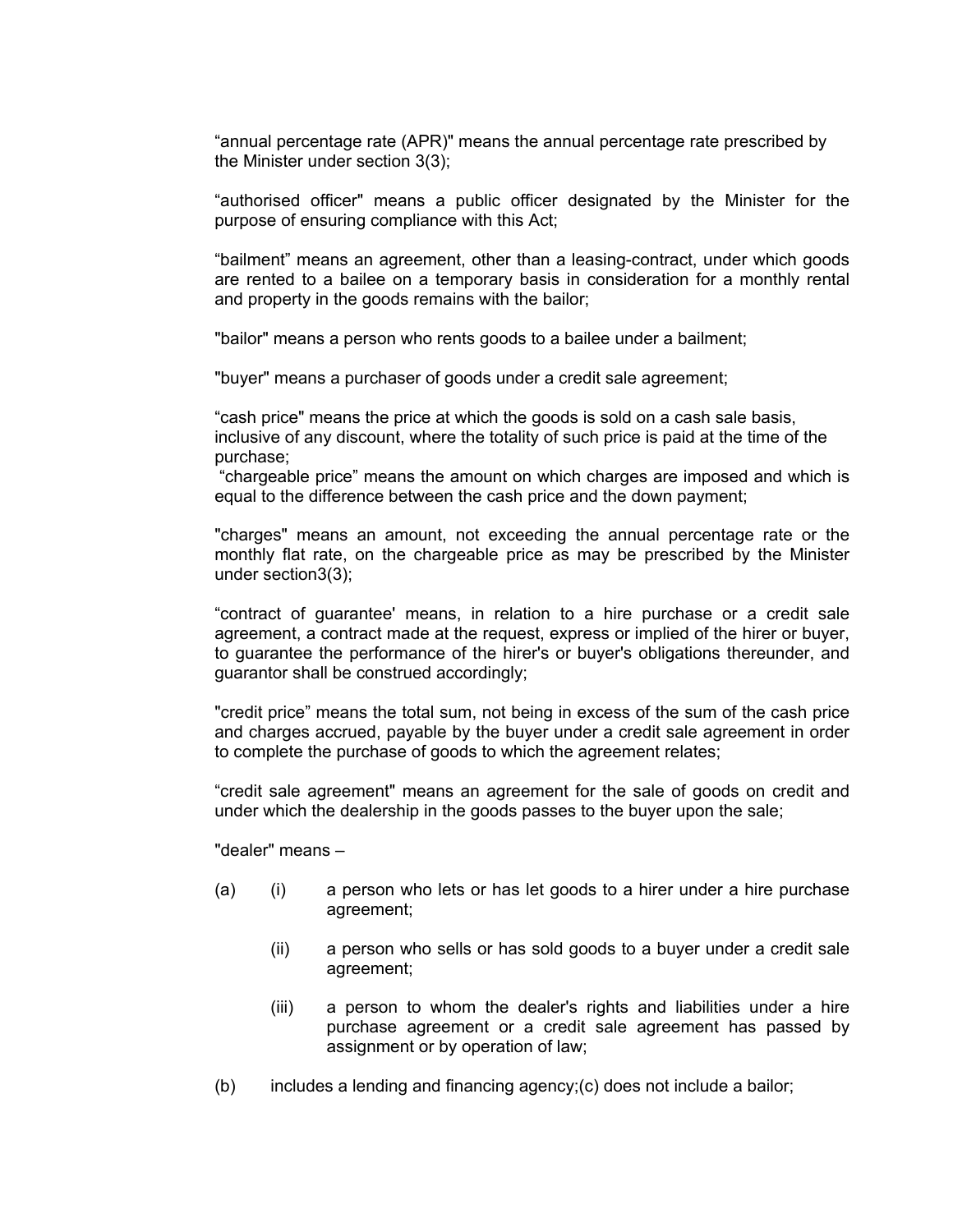"downpayment" means the amount referred to in sections 4 (3) (a) and (4) (a);

"goods"

- (a) means, subject to paragraph (b), the goods and services specified in the Fourth Schedule;
- (b) does not include, with respect to a hire purchase agreement, an air ticket;

"hire purchase agreement" –

(a) means an agreement for the sale of goods under which the property in the goods shall pass to the hirer upon payment by instalments of the whole amount due; and

(b) includes any credit or financing agreement with a lending and financing agency for the purchase of goods;

"hire purchase price" means the total sum payable by the hirer under a hire purchase agreement in order to complete the purchase of goods to which the agreement, relates, exclusive of any sum payable as a penalty or as compensation or damages for a breach of the agreement, and should not exceed the sum of the cash price and charges accrued;

"hirer" means a hire purchaser;

"leasing contract" means a leasing contract entered into by a company providing lease financing and which is approved as a tax incentive company under the First Schedule of the Income Tax Act 1995;

"lending and financing agency" means a body corporate whose business is that of money lending or financing of hire purchase and credit sale transactions or similar transactions;

"Minister" means the Minister to whom responsibility for the subject of trade is assigned;

"monthly flat rate (MFR)" means the monthly flat rate prescribed by the Minister under section 3 (3);

"repayment period" means the maximum number of months allowed by a dealer to a hirer or buyer under a hire purchase or credit sale agreement for the payment of the balance remaining due after the down payment has been effected;

"surcharge" means an amount payable for the late payment of an instalment and which shall not exceed such rate as may be prescribed by the Minister under section 3(3).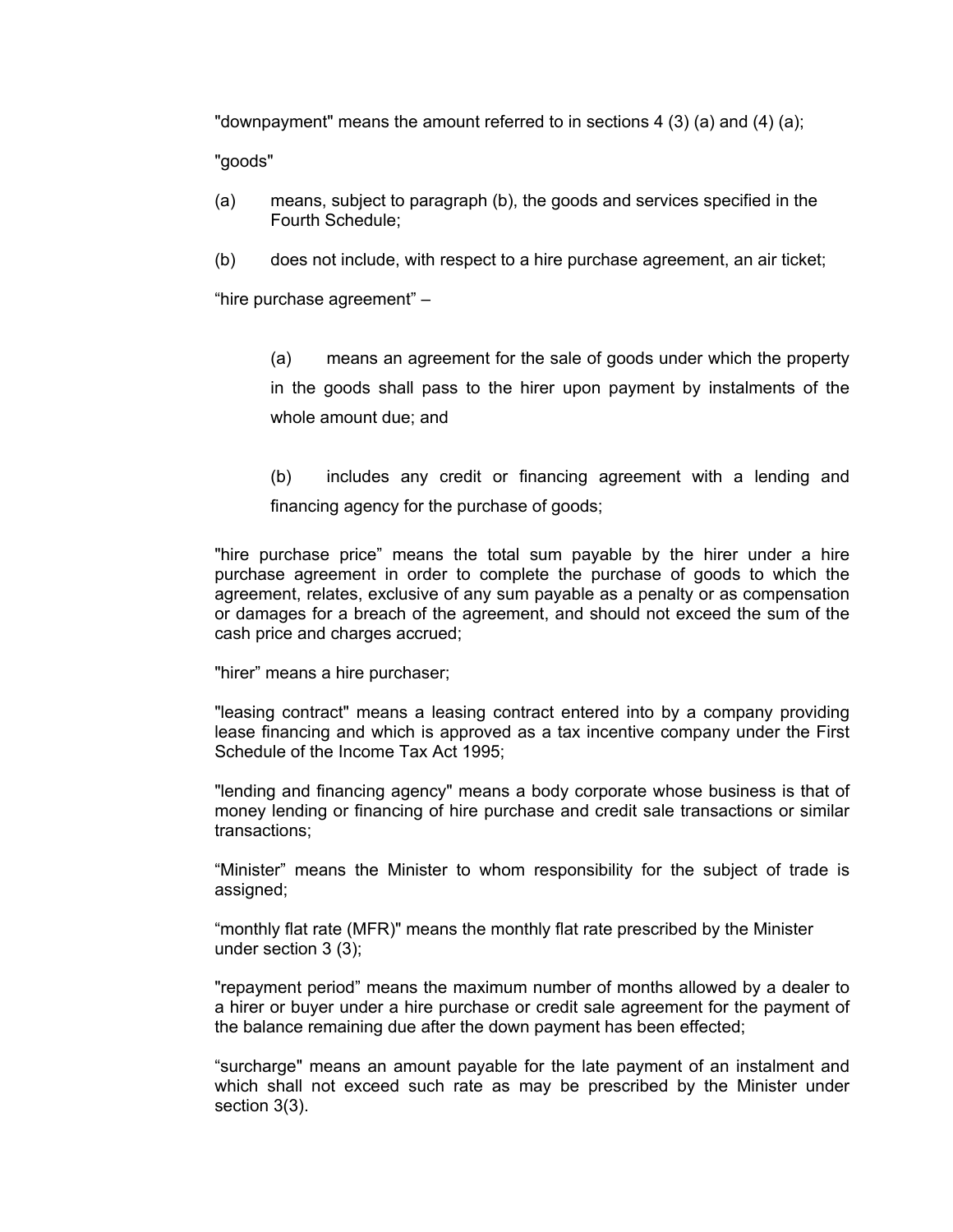**Amended by** [Act No. 15 of [1988\]](https://supremecourt.govmu.org/_layouts/CLIS.DMS/search/searchdocumentbykey.aspx?ID=%5BAct%20No.%2015%20of%201988%5D&list=Legislations)**;** [Act No. 29 of [1989\]](https://supremecourt.govmu.org/_layouts/CLIS.DMS/search/searchdocumentbykey.aspx?ID=%5BAct%20No.%2029%20of%201989%5D&list=Legislations)**;** [Act No. 1 of [1995\]](https://supremecourt.govmu.org/_layouts/CLIS.DMS/search/searchdocumentbykey.aspx?ID=%5BAct%20No.%201%20of%201995%5D&list=Legislations)**;** [\[Act](https://supremecourt.govmu.org/_layouts/CLIS.DMS/search/searchdocumentbykey.aspx?ID=%5BAct%20No.%2026%20of%202000%5D&list=Legislations) No. 26 of [2000\]](https://supremecourt.govmu.org/_layouts/CLIS.DMS/search/searchdocumentbykey.aspx?ID=%5BAct%20No.%2026%20of%202000%5D&list=Legislations)**;** [Act No. 14 of [2005\]](https://supremecourt.govmu.org/_layouts/CLIS.DMS/search/searchdocumentbykey.aspx?ID=%5BAct%20No.%2014%20of%202005%5D&list=Legislations)

## **3. Application of Act**

- <span id="page-3-0"></span>(1) (a) This Act shall apply to all hire purchase agreements and, wherever specified, to credit sale agreements.
	- (b) Any sale of goods or any transaction, other than a leasing contract, involving the transfer, or any option or agreement for the transfer, of property in goods, where the term of payment is by instalments, shall be deemed to be a hire purchase or a credit sale under this Act.
- (2) There shall be stipulated in every hire purchase agreement or credit sale agreement the following -
	- (a) the cash price of the goods;
	- (b) the downpayment;
	- (c) the total charges and the monthly charges;
	- (d) the hire purchase price or the credit price as the case may be;
	- (e) the payment of the balance due by way of monthly instalments over a period not exceeding the respective periods specified in the second column of Parts I and II of the First Schedule;
	- (f) the annual percentage rate;
	- (g) the monthly flat rate;
	- (h) any surcharge.
- (3) The Minister may, by regulations, prescribe
	- (a) the charges specified in subsection  $(2)$  (c);
	- (b) the annual percentage rate specified in subsection (2)(f);
	- (c) the monthly flat rate specified in subsection  $(2)(q)$  and
	- (d) the surcharge specified in subsection (2) (h).
- (4) Where an agreement in respect of a bailment provides for the transfer, or any option or agreement for the transfer, of property in the goods, to the bailee,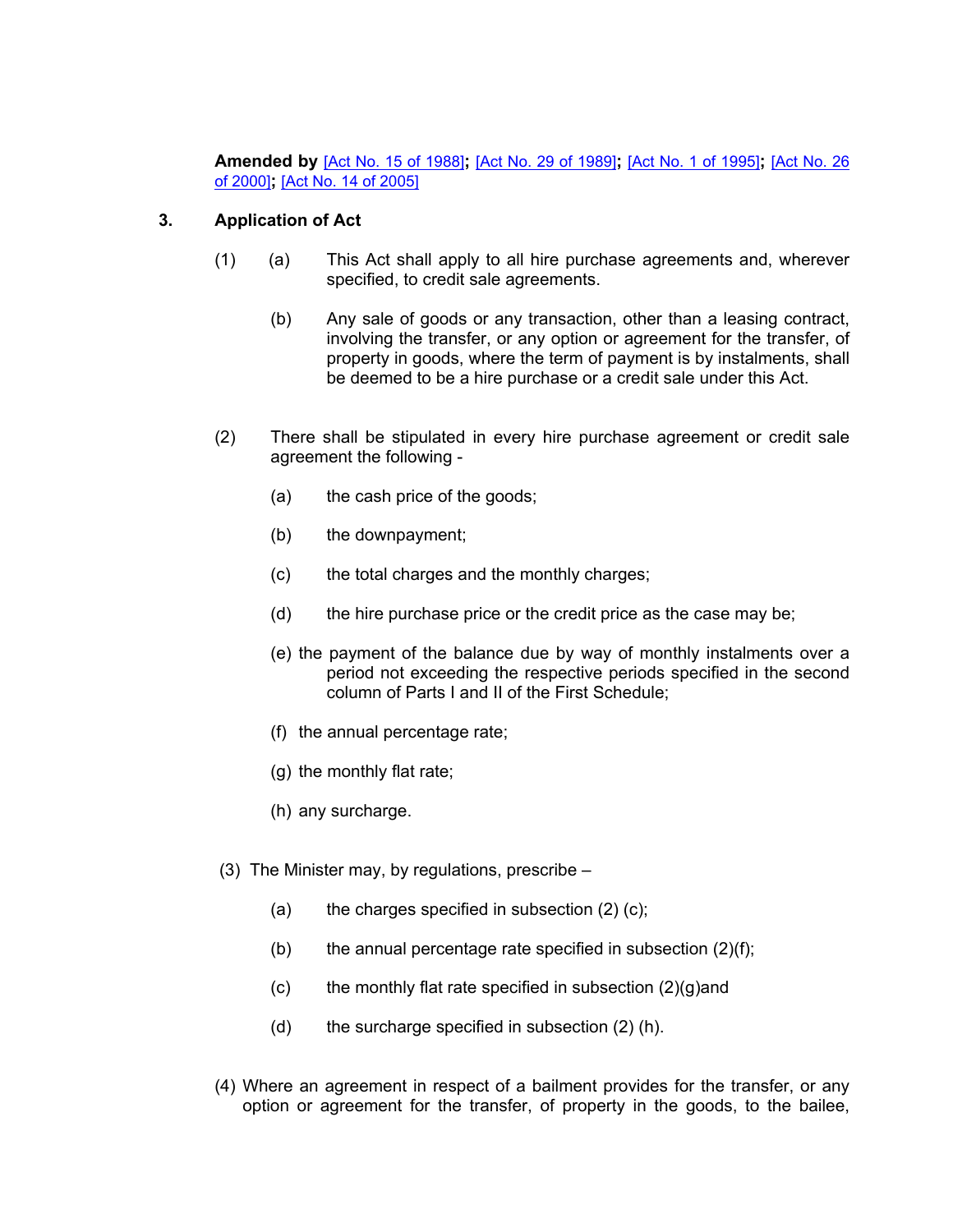such agreement shall be deemed to be a hire purchase agreement under this Act.

**Amended by** [Act No. 15 of [1988\]](https://supremecourt.govmu.org/_layouts/CLIS.DMS/search/searchdocumentbykey.aspx?ID=%5BAct%20No.%2015%20of%201988%5D&list=Legislations)**;** [Act No. 1 of [1995\]](https://supremecourt.govmu.org/_layouts/CLIS.DMS/search/searchdocumentbykey.aspx?ID=%5BAct%20No.%201%20of%201995%5D&list=Legislations)**;** [Act No. 26 of [2000\]](https://supremecourt.govmu.org/_layouts/CLIS.DMS/search/searchdocumentbykey.aspx?ID=%5BAct%20No.%2026%20of%202000%5D&list=Legislations)

## **4. Requirements for hire purchase and credit sale agreements**

- <span id="page-4-0"></span>(1) No hire purchase or credit sale agreement shall be entered into unless-
	- (a) the dealer has affixed or displayed, with the goods a label stating the –
		- (i) cash price;
		- (ii) hire purchase or credit price;
		- (iii) downpayment;
		- (iv) chargeable price;
		- (v) charges;
		- (vi) repayment period;
		- (vii) monthly installment;
		- (viii)annual percentage rate;
		- (ix) monthly flat rate;

## **Added by** [Act No. 26 of [2000\]](https://supremecourt.govmu.org/_layouts/CLIS.DMS/search/searchdocumentbykey.aspx?ID=%5BAct%20No.%2026%20of%202000%5D&list=Legislations)

- (b) the hirer or buyer has been allowed to inspect the goods;
- (c) the hirer or buyer has effected the down payment specified under section 2; and
- (d) the agreement is incorporated in a deed in the form or in a form, not inconsistent with the form set out in the Second or Third Schedule, as the case may be.
- (2) Unless the requirements specified in subsections (1), (3) and (4) have been complied with -
	- (a) no dealer shall be entitled to enforce a hire, purchase agreement or a credit sale agreement or any contract of guarantee relating to any of those agreements or, in the case of a hire purchase agreement any right to recover the goods from the hirer;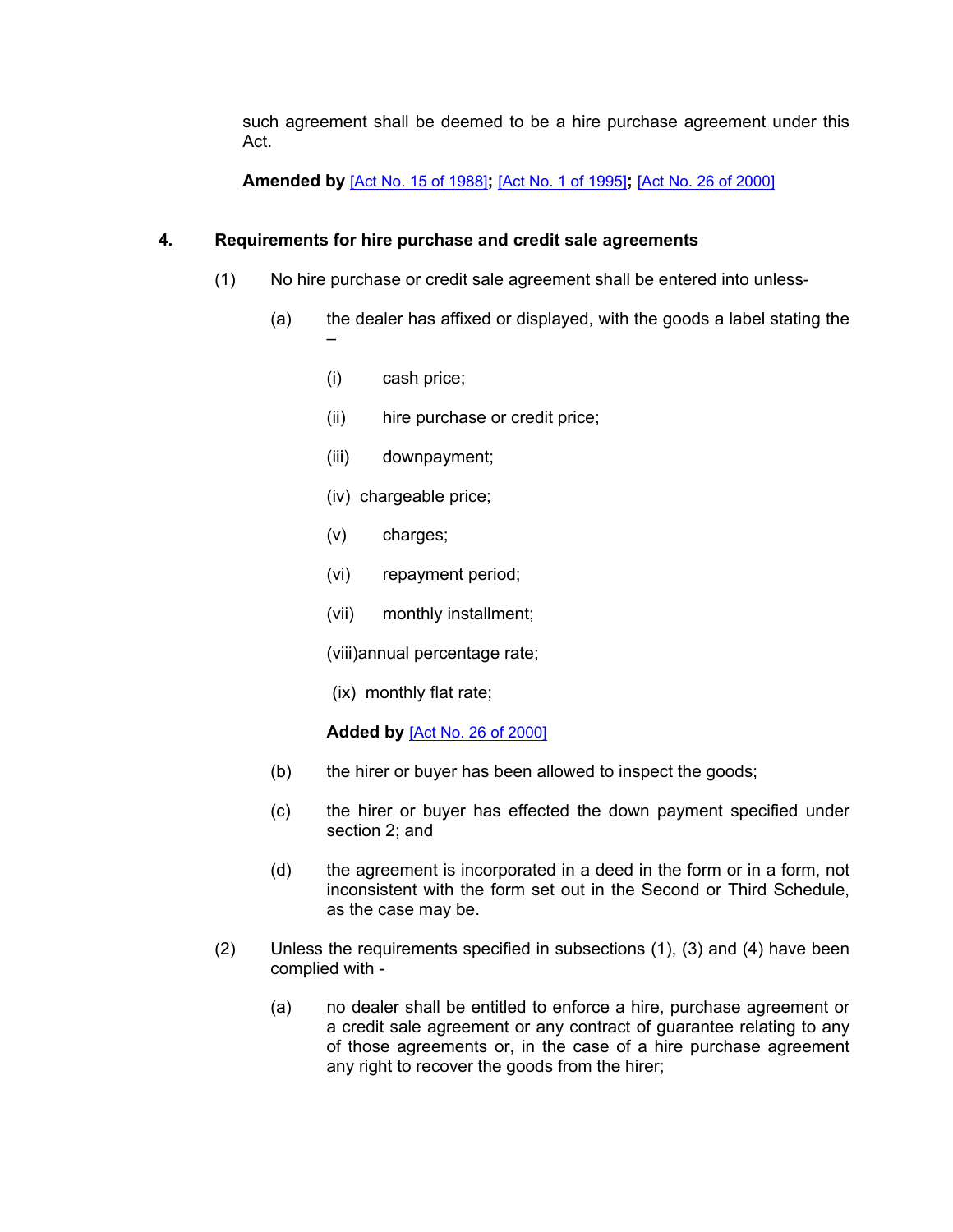- (b) no security given by the hirer or buyer in respect of money payable under the hire purchase or credit sale agreement or given by a guarantor in respect of money payable under a contract of guarantee shall be enforceable against the hirer or buyer or guarantor by any holder.
- (3) in any hire purchase agreement
	- (a) the downpayment shall be an amount of not less than the percentage of the cash price specified in the first column of Part I of the First Schedule;
	- (b) the repayment period shall not exceed the period specified in the second column of Part I of the First Schedule.

#### **Added by** [Act No. 26 of [2000\]](https://supremecourt.govmu.org/_layouts/CLIS.DMS/search/searchdocumentbykey.aspx?ID=%5BAct%20No.%2026%20of%202000%5D&list=Legislations)

- (4) in any credit sale agreement
	- (a) the downpayment shall be an amount of not less than the percentage of the cash price specified in the first column of Part II of the First Schedule,
	- (b) the repayment period shall not exceed the period specified in the second column of Part II of the First Schedule.
- (5) A dealer shall not claim from the hirer or buyer any payment other than the hire purchase price or credit price.
- (6) For the avoidance of any doubt
	- (a) the hire purchase price or credit price under subsection (5) shall include, the downpayment, chargeable price and the charges but shall not include any other costs, expenses, fees by whatsoever name called;
	- (b) nothing in subsection (5)shall preclude the dealer from claiming any surcharge or legal costs, expenses or prescribed under the Courts Act.

**Amended by** [Act No. 1 of [1995\]](https://supremecourt.govmu.org/_layouts/CLIS.DMS/search/searchdocumentbykey.aspx?ID=%5BAct%20No.%201%20of%201995%5D&list=Legislations)**;** [Act No. 26 of [2000\]](https://supremecourt.govmu.org/_layouts/CLIS.DMS/search/searchdocumentbykey.aspx?ID=%5BAct%20No.%2026%20of%202000%5D&list=Legislations)

#### <span id="page-5-0"></span>**5. Right of hirer to determine agreement**

(1) A hirer shall, at any time before the final payment under a hire purchase agreement falls due, be entitled to determine the agreement by giving notice of termination in writing by registered post to the dealer.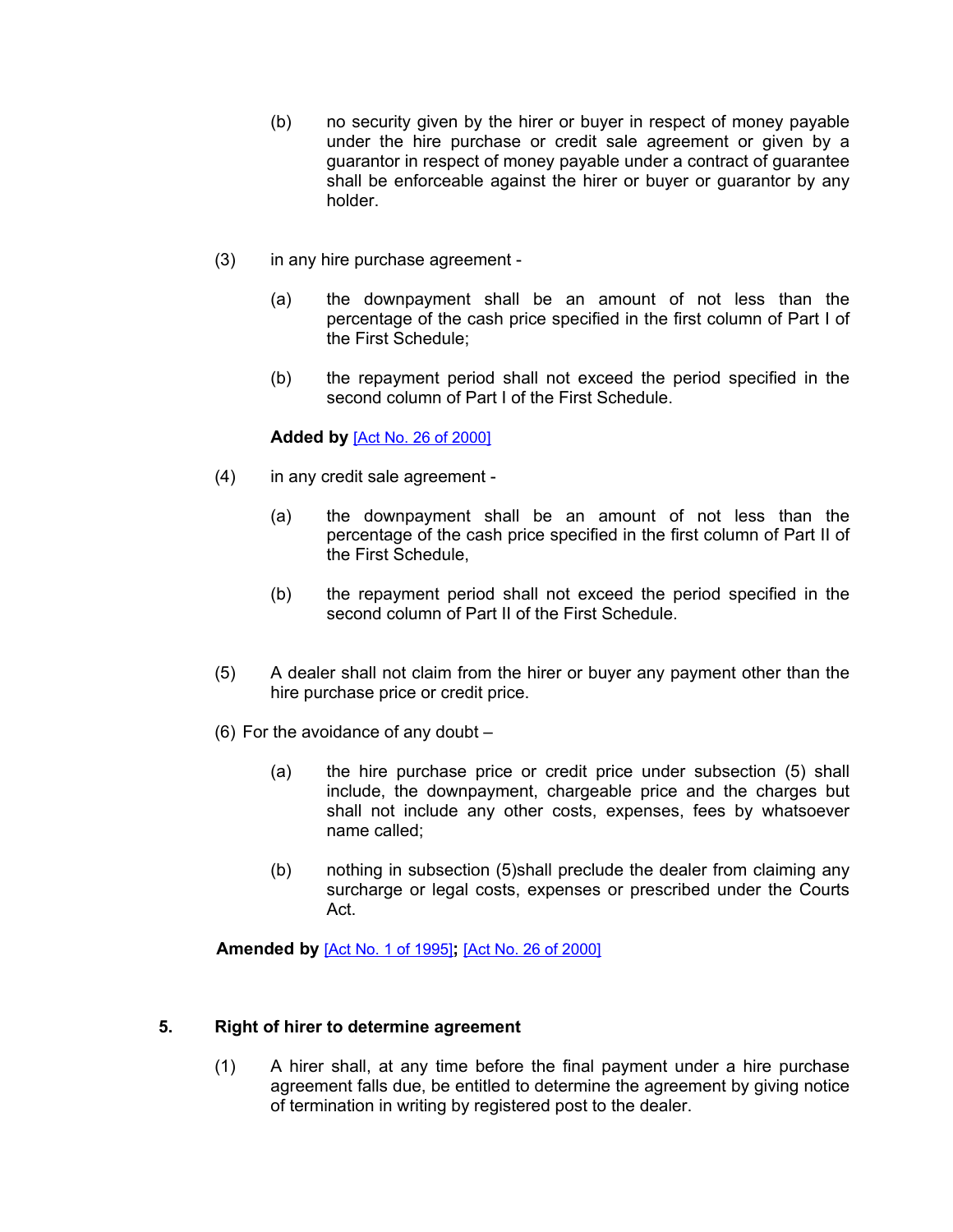- (2) Where a hire purchase agreement has been determined under this section, the hirer shall, where he has failed to take reasonable care of the, goods, be liable to pay damages for the failure.
- (3) Where a hirer determines a hire purchase agreement and wrongfully retains possession of the goods, the dealer may bring an action to recover possession of the goods.
- (4) In an action brought under subsection (3), the Court shall, unless it is satisfied that having regard to the circumstances it would not be just to do so, order the goods to be delivered to the dealer, without giving the hirer an option to pay the unpaid balance of the hire purchase price of the goods.
- (5) Where a hirer, having determined a hire purchase agreement under this section, decides to retain possession of the goods, he shall pay the unpaid balance of the chargeable price, but shall not be liable to payment of any remaining charges.
- (6) Nothing in this section shall prejudice any right of a hirer to determine a hire purchase agreement otherwise than by virtue of this section.

**Amended by** [Act No. 1 of [1995\]](https://supremecourt.govmu.org/_layouts/CLIS.DMS/search/searchdocumentbykey.aspx?ID=%5BAct%20No.%201%20of%201995%5D&list=Legislations)**;** [Act No. 26 of [2000\]](https://supremecourt.govmu.org/_layouts/CLIS.DMS/search/searchdocumentbykey.aspx?ID=%5BAct%20No.%2026%20of%202000%5D&list=Legislations)

#### **5A. Right of buyer to determine agreements**

- <span id="page-6-0"></span>(1) A buyer may, where he accepts to settle any unpaid balance due, determine a credit sale agreement by giving notice of termination, in writing, to the dealer.
- (2) Where an agreement is determined as specified in subsection (1), the dealer shall –
	- (a) be entitled to payment of the unpaid balance due;
	- (b) not be entitled to payment -of any charges or interest.
- $(2A)$  In this section –

"interest" means any amount of money, in addition to the unpaid balance due, by whatever name called.

(3) Nothing in this section shall prejudice any right of a buyer to determine a credit sale agreement otherwise than by virtue of this section.

**Amended by** [Act No. 1 of [1995\]](https://supremecourt.govmu.org/_layouts/CLIS.DMS/search/searchdocumentbykey.aspx?ID=%5BAct%20No.%201%20of%201995%5D&list=Legislations)**;** [Act No. 18 of [2016\]](https://supremecourt.govmu.org/_layouts/CLIS.DMS/search/searchdocumentbykey.aspx?ID=%5BAct%20No.%2018%20of%202016%5D&list=Legislations)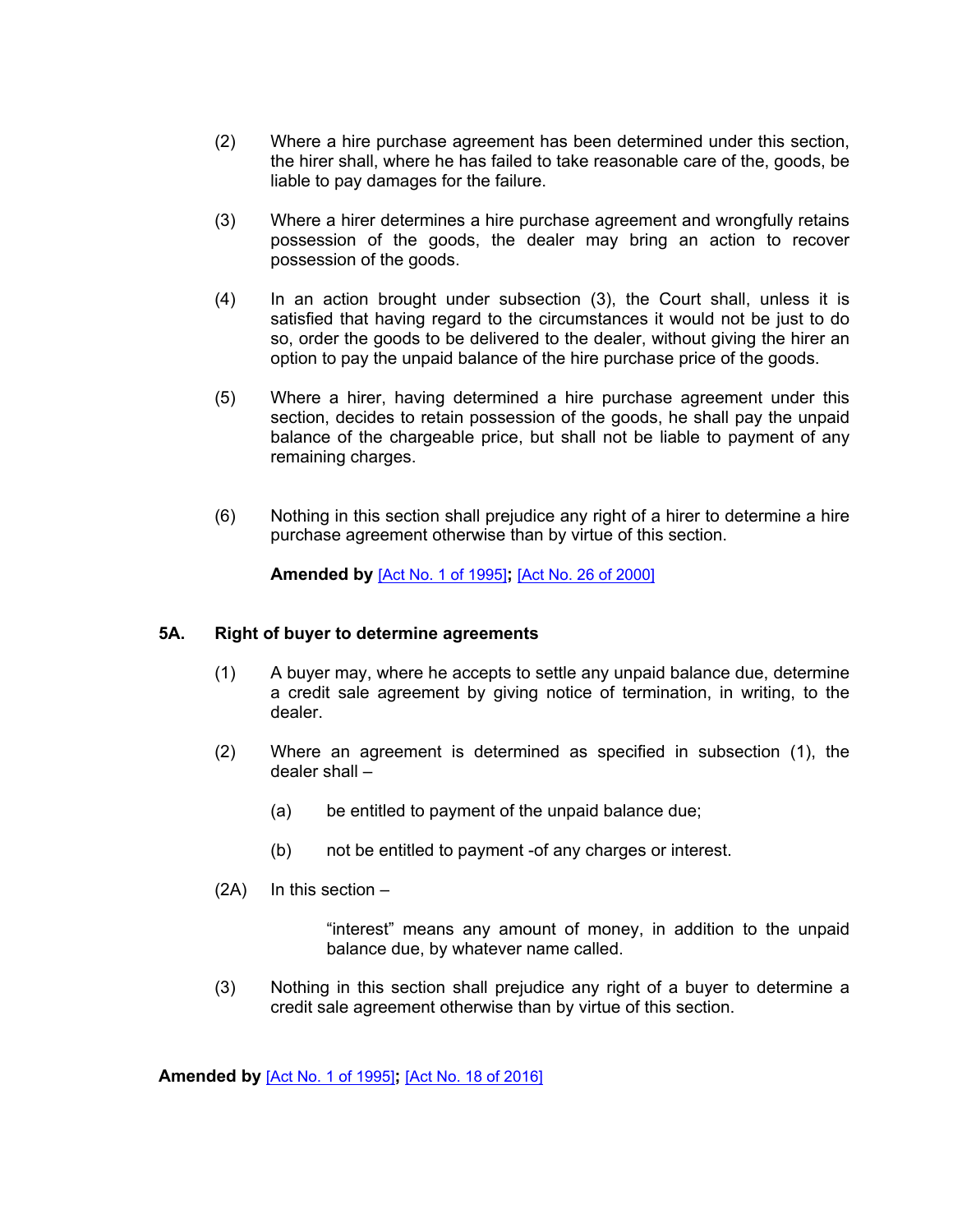## **6. Avoidance of certain provisions**

<span id="page-7-0"></span>Subject to section 11 (1), any provision in a hire purchase or credit sale agreement whereby -

- (a) a dealer or any person acting on his behalf is authorised to enter upon any premises for the purposes of -
	- (i) claiming payment of an installment; or
	- (ii) taking possession of goods which have been let under a hire purchase agreement or sold under a credit sale agreement;
- (b) a dealer or any person, acting on his behalf is relieved from liability for any entry specified in subsection (1);
- (c) the right conferred on a hirer or a buyer by this Act to determine the hire purchase or credit sale agreement is excluded or restricted, or whereby any liability in addition to the liability imposed by this Act is imposed on a hirer or a buyer by reason of the termination of the hire purchase or credit sale agreement by him under this Act;
- (d) a hirer, after the determination of the hire purchase agreement or the bailment in any manner is subject to a liability which exceeds the liability to which he would have been subject if the agreement had been determined by him under this Act;
- (e) any person acting on behalf of a dealer in connection with the formation or conclusion of a hire purchase or credit sale agreement is treated as or deemed to be the agent of the hirer or buyer; or
- (f) a dealer is relieved from liability for the acts or defaults of any person acting on his behalf in connection with the formation or conclusion of a hire purchase or a credit sale agreement, shall be void.

## **Amended by** [Act No. 1 of [1995\]](https://supremecourt.govmu.org/_layouts/CLIS.DMS/search/searchdocumentbykey.aspx?ID=%5BAct%20No.%201%20of%201995%5D&list=Legislations)

## **7. Duty of dealers to inform**

- <span id="page-7-1"></span>(1) At any time before the final payment has been made under a hire purchase agreement, any person entitled to enforce the agreement against the hirer shall, within 14 days after he has received a request in writing from the hirer and the hirer has tendered to him the sum of one rupee for expenses, supply to the hirer a copy of any deed witnessing the agreement, together with a statement signed by that person or his agent, showing -
	- (a) the amount paid by or on behalf of the hirer;
	- (b) the amount which has become due under the agreement but remains unpaid, and the date upon which each unpaid instalment became due, and the amount of each such instalment; and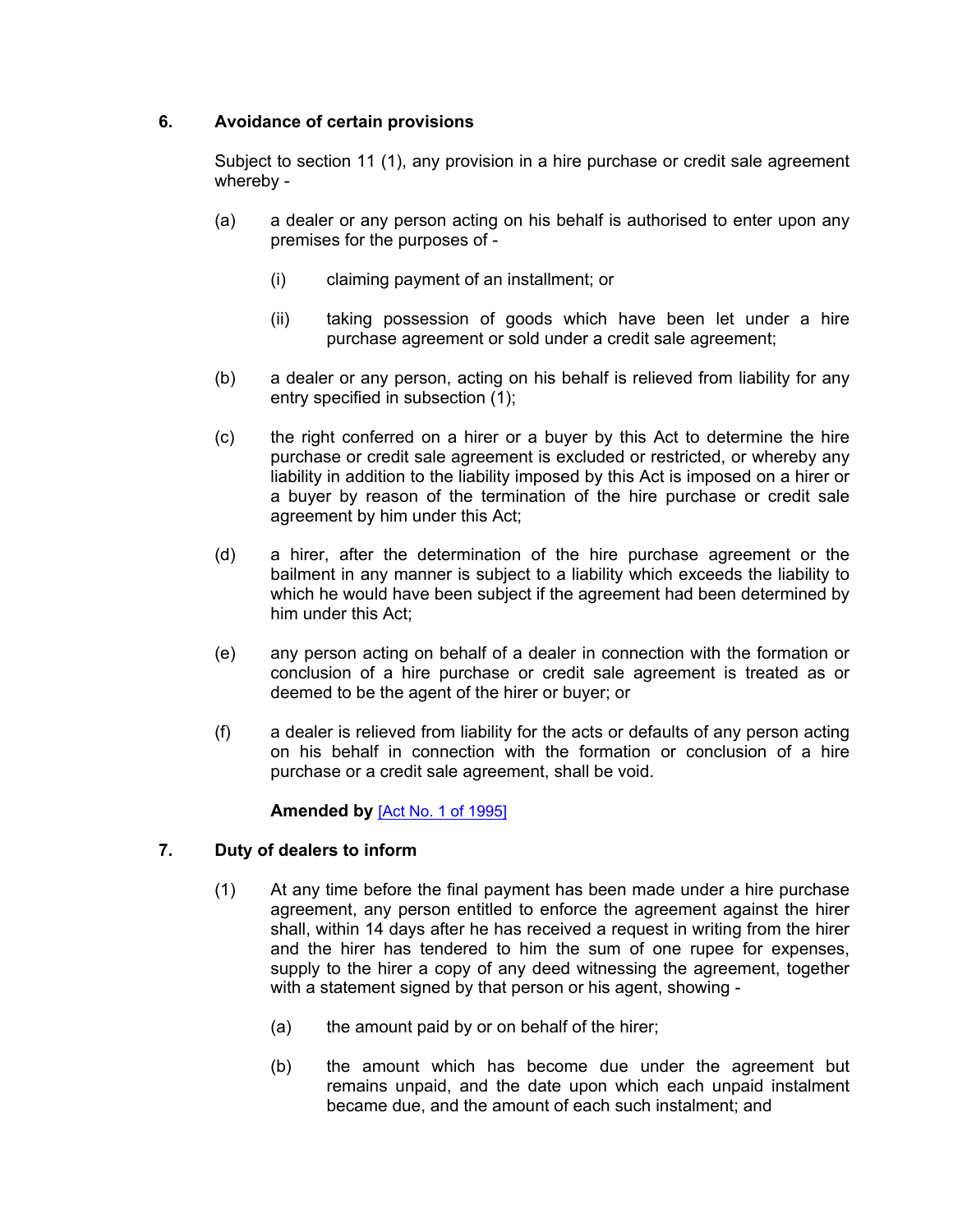- (c) the amount which is to become payable under the agreement, and the date or the mode of determining the date upon which each future instalment is to become payable, and the amount of each such instalment.
- (2) Where there is a failure without reasonable cause to comply with subsection (1), while that default continues-
	- (a) no person shall be entitled to enforce the agreement against the hirer or to enforce any contract of guarantee relating to the agreement, and the dealer shall not be entitled to enforce any right to recover the goods from the hirer; and
	- (b) no security given by the hirer in respect of money payable under the agreement or given by a guarantor in respect of money payable under such a contract of guarantee shall be enforceable against the hirer or the guarantor by any holder of it,

and, where the default continues for a period of one month, the defaulter shall be liable on summary conviction to a fine not exceeding 100 rupees.

#### **Amended by** [Act No. 1 of [1995\]](https://supremecourt.govmu.org/_layouts/CLIS.DMS/search/searchdocumentbykey.aspx?ID=%5BAct%20No.%201%20of%201995%5D&list=Legislations)

#### **8. Duty of hirer to inform**

- <span id="page-8-0"></span>(1) Where by virtue of a hire purchase agreement a hirer is under a duty to keep the goods comprised in the agreement in his possession or control, the hirer shall, on receipt of a request in writing from the dealer, inform the dealer where the goods are at the time when the information is given or, if it is sent by post, at the time of posting.
- (2) Where a hirer fails without reasonable cause to give the information requested under subsection (1) within 14 days of the receipt of the notice, he shall commit an offence and shall on conviction be liable to a fine not exceeding 1000 rupees.

#### **Amended by** [Act No. 1 of [1995\]](https://supremecourt.govmu.org/_layouts/CLIS.DMS/search/searchdocumentbykey.aspx?ID=%5BAct%20No.%201%20of%201995%5D&list=Legislations)

#### **9. Implied conditions and warranties**

- <span id="page-8-1"></span>(1) In every hire purchase agreement or credit sale agreement there shall be -
	- (a) an implied warranty that the hirer shall have and enjoy quiet possession of the goods;
	- (b) an implied condition on the part of the dealer that he shall have a right to sell the goods at the time when the property is to pass;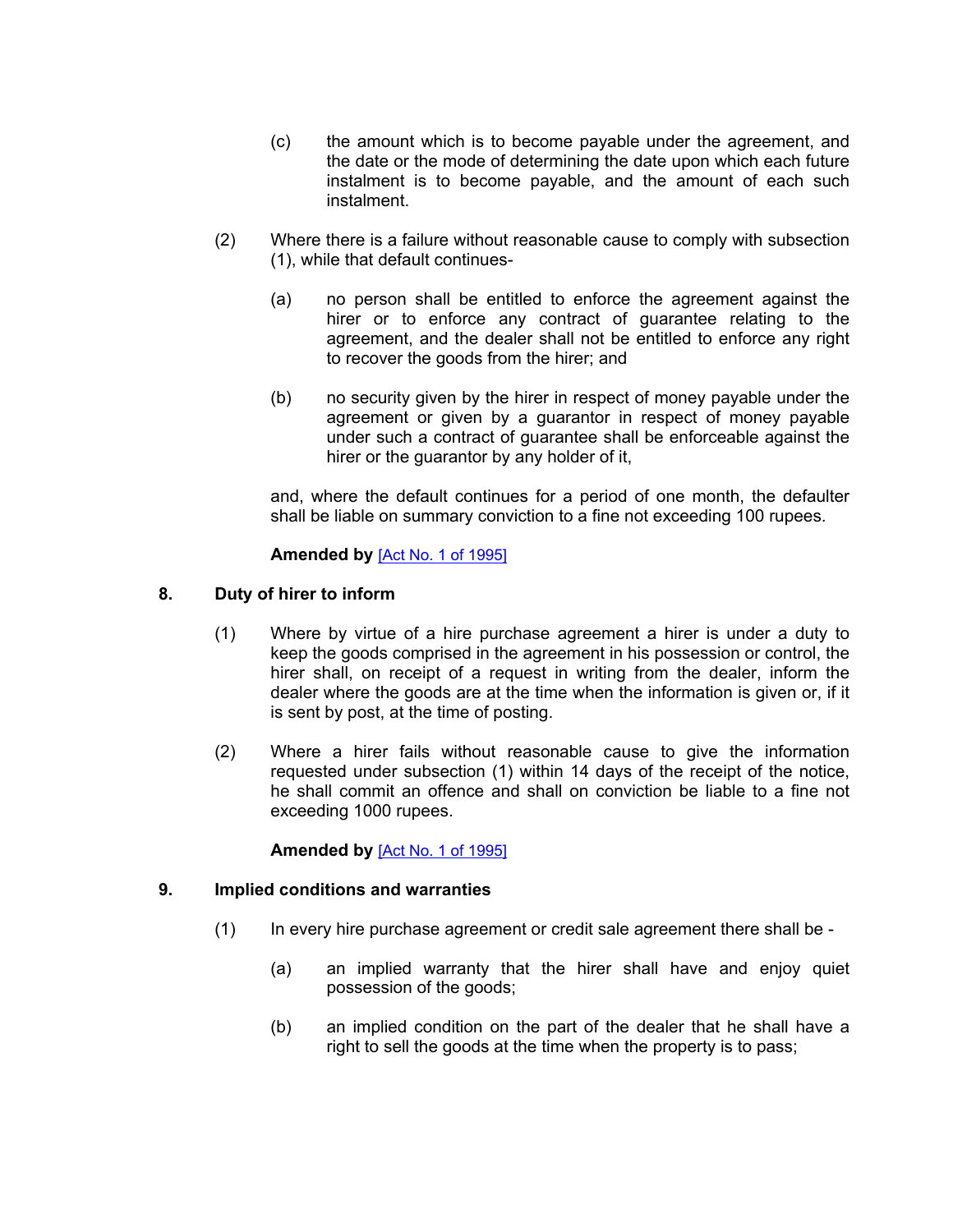- (c) an implied warranty that the goods shall be free from any charge or encumbrance in favour of any third party at the time when the property is to pass;
- (d) an implied condition that the goods shall be of merchantable quality, except where the hirer has examined the goods or a sample of them, as regards defects which the examination ought to have revealed.
- (2) Where the hirer expressly or by implication makes known the particular purpose for which the goods are required, there shall be an implied condition that the goods shall be reasonably fit for such purpose.
- (3) The warranties and conditions set out in subsection (1) shall be implied, notwithstanding any agreement or credit sale agreement to the contrary, and the dealer shall not be entitled to rely on any provision in the agreement or credit sale agreement excluding or modifying the condition set out in subsection (2) unless he proves that before the agreement or credit sale agreement was made the provision was brought to the notice of the hirer and its effect made clear to him.
- (4) The warranties and conditions set out in subsection (1) shall be governed by the same principles as those governing warranties and conditions of similar nature provided for by the Code Napol6on in the matter of sales of movables.
- (5) Nothing in this section shall prejudice the operation of any other enactment or rule of law whereby any condition or warranty is to be implied in any hire purchase agreement or credit sale agreement.

## **Amended by** [Act No. 1 of [1995\]](https://supremecourt.govmu.org/_layouts/CLIS.DMS/search/searchdocumentbykey.aspx?ID=%5BAct%20No.%201%20of%201995%5D&list=Legislations)

## **10. Appropriation of payments**

<span id="page-9-0"></span>Notwithstanding any other enactment, a hirer or buyer who is liable to make payments in respect of 2 or more hire purchase agreements or credit sale agreements to the same dealer shall, notwithstanding any agreement to the contrary, be entitled, on making any payment in respect of the agreements which is not sufficient to discharge the total amount then due under all the agreements, to appropriate the sum so paid by the hirer or buyer in or towards the satisfaction of the sum due under any one of the agreements, or in or towards the satisfaction of the sums due under any 2 or more of the agreements in such proportions as the hirer or buyer thinks fit, and, if the hirer or buyer fails to make any such appropriation, the payment shall by virtue of this section be appropriated towards the satisfaction of the sums due under the respective hire purchase agreements in the proportions which those sums bear to one another.

<span id="page-9-1"></span>**Amended by** [Act No. 1 of [1995\]](https://supremecourt.govmu.org/_layouts/CLIS.DMS/search/searchdocumentbykey.aspx?ID=%5BAct%20No.%201%20of%201995%5D&list=Legislations)**;** [Act No. 26 of [2000\]](https://supremecourt.govmu.org/_layouts/CLIS.DMS/search/searchdocumentbykey.aspx?ID=%5BAct%20No.%2026%20of%202000%5D&list=Legislations)

## **11. Dealer's right to recover possession and claim payment**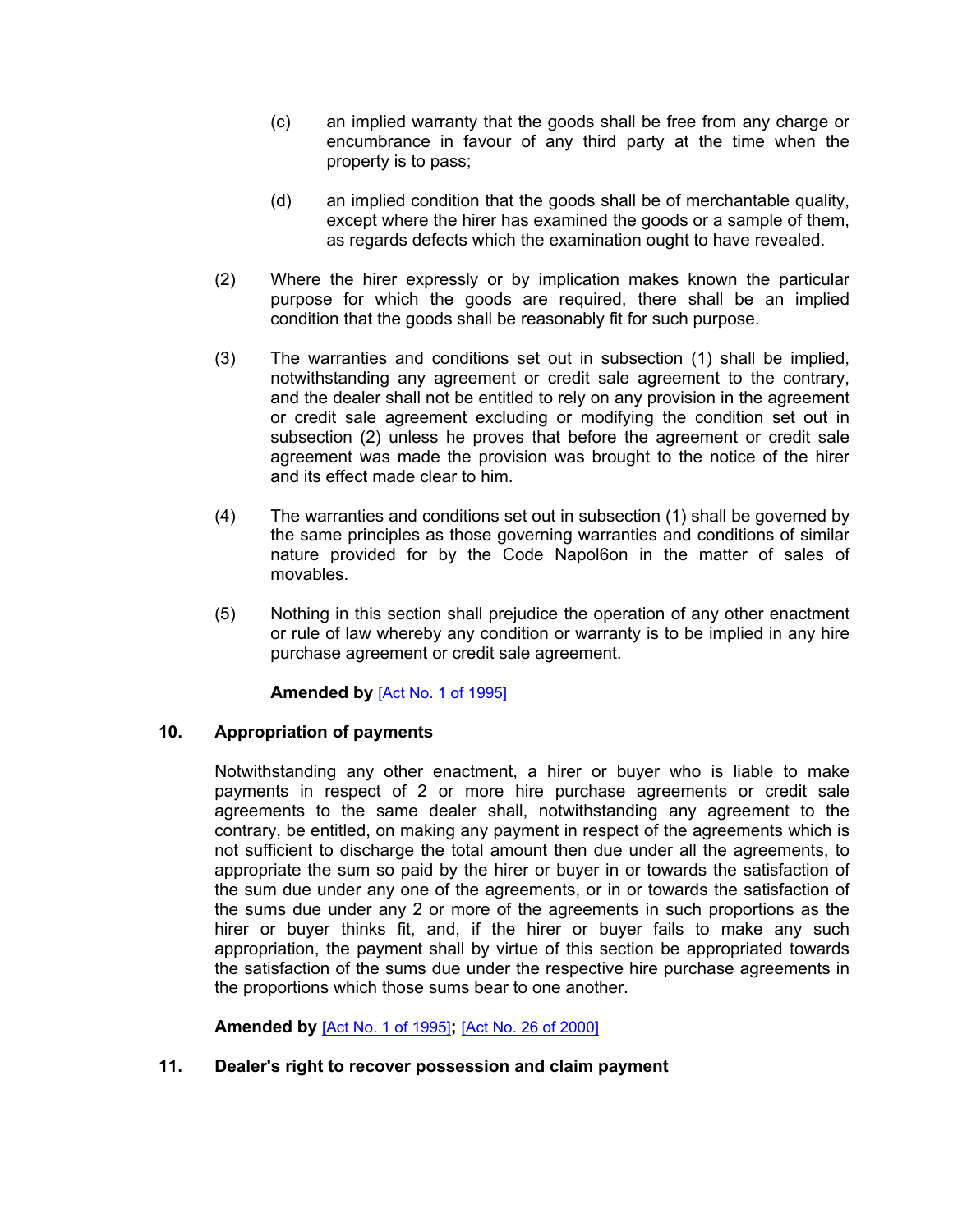- (1) Where goods have been let under a hire purchase agreement and one half of the hire purchase price has been paid, whether in pursuance of a judgment or otherwise, or tendered by or on behalf of the hirer or any guarantor, the dealer shall not enforce any right to recover possession of the goods or to claim payment of an instalment from the hirer otherwise than by action.
- (2) Where an dealer recovers possession of goods in contravention of subsection (1), the hire purchase agreement, if not previously determined, shall determine, and -
	- (a) the hirer shall be released from all liability under the agreement and shall be entitled to recover from the dealer by action all sums paid by the hirer under the agreement or under any security given by him in respect of it; and
	- (b) any guarantor shall be entitled to recover from the dealer by action all sums paid by him under the contract of guarantee or under any security given by him in respect of it.
- (3) This section shall not apply where the hirer has determined the agreement or the bailment by virtue of any right vested in him.

## **Amended by** [Act No. 1 of [1995\]](https://supremecourt.govmu.org/_layouts/CLIS.DMS/search/searchdocumentbykey.aspx?ID=%5BAct%20No.%201%20of%201995%5D&list=Legislations)

(4) Notwithstanding subsection (1), a dealer shall not enter any action in respect of any instalment which is overdue unless he first claims payment of the instalment by notice in writing by registered post to the hirer.

## **Added by** [Act No. 26 of [2000\]](https://supremecourt.govmu.org/_layouts/CLIS.DMS/search/searchdocumentbykey.aspx?ID=%5BAct%20No.%2026%20of%202000%5D&list=Legislations)

#### **11A. Payment of instalment under credit sale agreement**

- (1) Subject to subsection (2), a dealer shall not claim payment of any instalment which is overdue under a credit sale agreement otherwise than by action.
- (2) The dealer shall not enter an action under subsection (1) unless he first claims payment of the instalment which is overdue by notice in writing by registered post to the buyer.

**Amended by** [Act No. 1 of [1995\]](https://supremecourt.govmu.org/_layouts/CLIS.DMS/search/searchdocumentbykey.aspx?ID=%5BAct%20No.%201%20of%201995%5D&list=Legislations)**;** [Act No. 26 of [2000\]](https://supremecourt.govmu.org/_layouts/CLIS.DMS/search/searchdocumentbykey.aspx?ID=%5BAct%20No.%2026%20of%202000%5D&list=Legislations)

#### <span id="page-10-0"></span>**12. Powers of court in actions by dealers**

(1) Where, in any case to which section II applies, an dealer commences an action to enforce a right to recover possession of goods from a hirer after one half of the hire purchase price has been paid or tendered, the action shall, if brought before a District Court, be commenced in the court for the district in which the hirer resides or carries on business or resided or carried on business at the date on which he last made a payment under the hire purchase agreement, and after the action has been commenced the dealer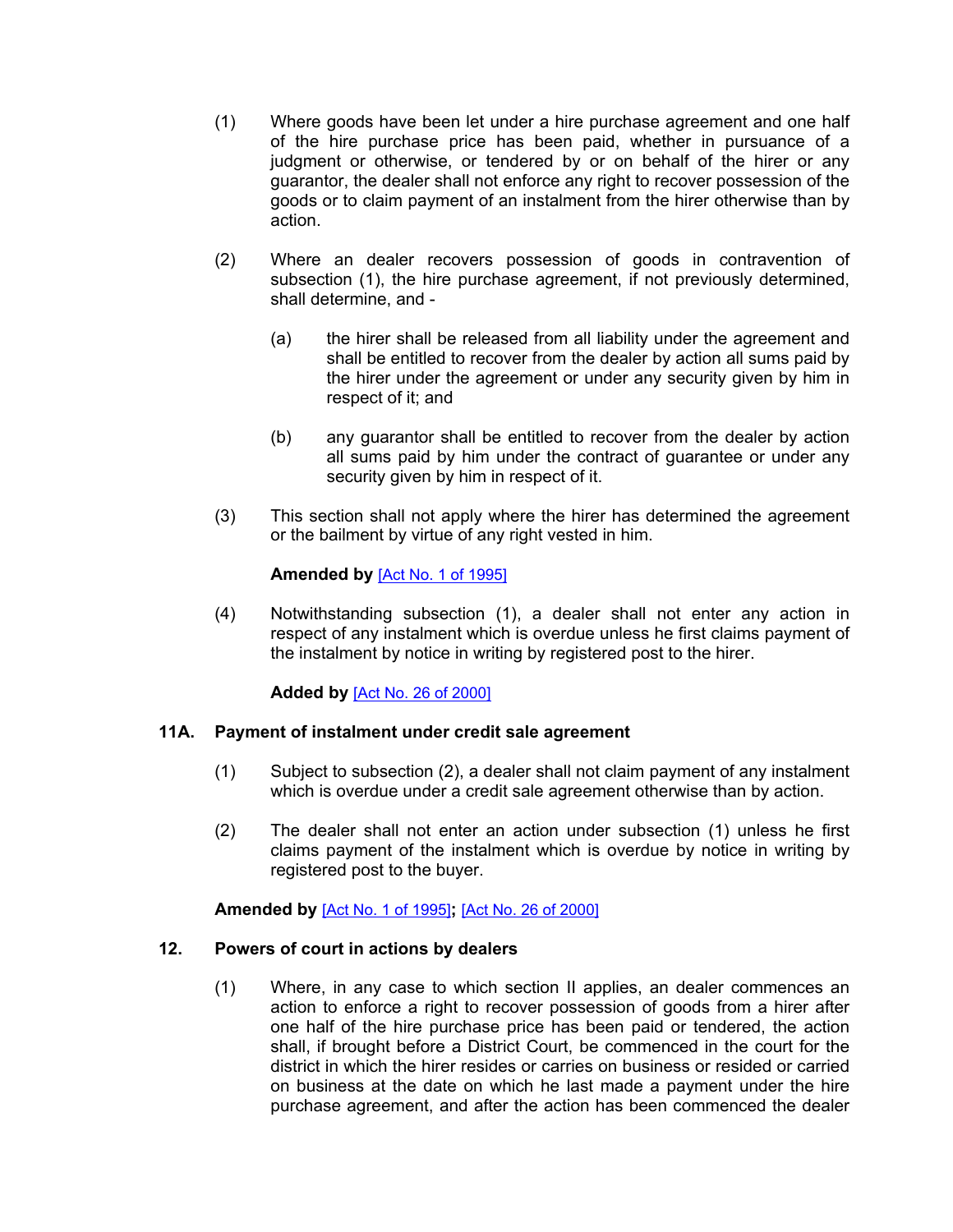shall not take any step to enforce payment of any sum due under the hire purchase agreement or under any contract of guarantee relating to it, except by claiming the sum in the action.

- (2) Subject to such exceptions as may be provided for by rules made by the Supreme Court, all the parties to the agreement and any guarantor shall be made parties to the action.
- (3) Pending the hearing of the action, the court shall, in addition to any other powers, have power, upon the application of the dealer, to make such orders as the court thinks just for the purpose of protecting the goods from damage or depreciation, including orders restricting or prohibiting the user of the goods or giving directions as to their custody.
- (4) On the hearing of the action the court may, without prejudice to any other power, make an order for the specific delivery of –
	- (a) all the goods to the dealer;
	- (b) all the goods to the dealer and postpone the operation of the order on condition that the hirer or any guarantor pays the unpaid balance of the hire purchase price at such times and in such amounts as the court, having regard to the means of the hirer and of any guarantor, thinks just, and subject to the fulfilment of such other conditions by the hirer or a guarantor as the court thinks just; or
	- (c) a part of the goods to the dealer and for the transfer to the hirer of the dealer's title to the remainder of the goods.
- (5) No order shall be made under subsection (4) (b) unless the hirer satisfies the court that the goods are in his possession or control at the time when the order is made.
- (6) The court shall not make an order transferring to the hirer the dealer's title to a part of the goods unless it is satisfied that the amount which the hirer has paid in respect of the hire purchase price exceeds the price of that part of the goods by at least one half of the unpaid balance of the hire purchase price.
- (7) Where damages have been awarded against the dealer in the proceedings, the court may treat the hirer as having paid in respect of the hire purchase price, in addition to the actual amount paid, the amount of the damages, or such part of them as the court thinks fit, and the damages shall accordingly be remitted either in the whole or in part.
- (8) In this section -

"order for the specific delivery of the goods" means an order for the delivery of the goods to the dealer without giving the hirer an option to pay their value;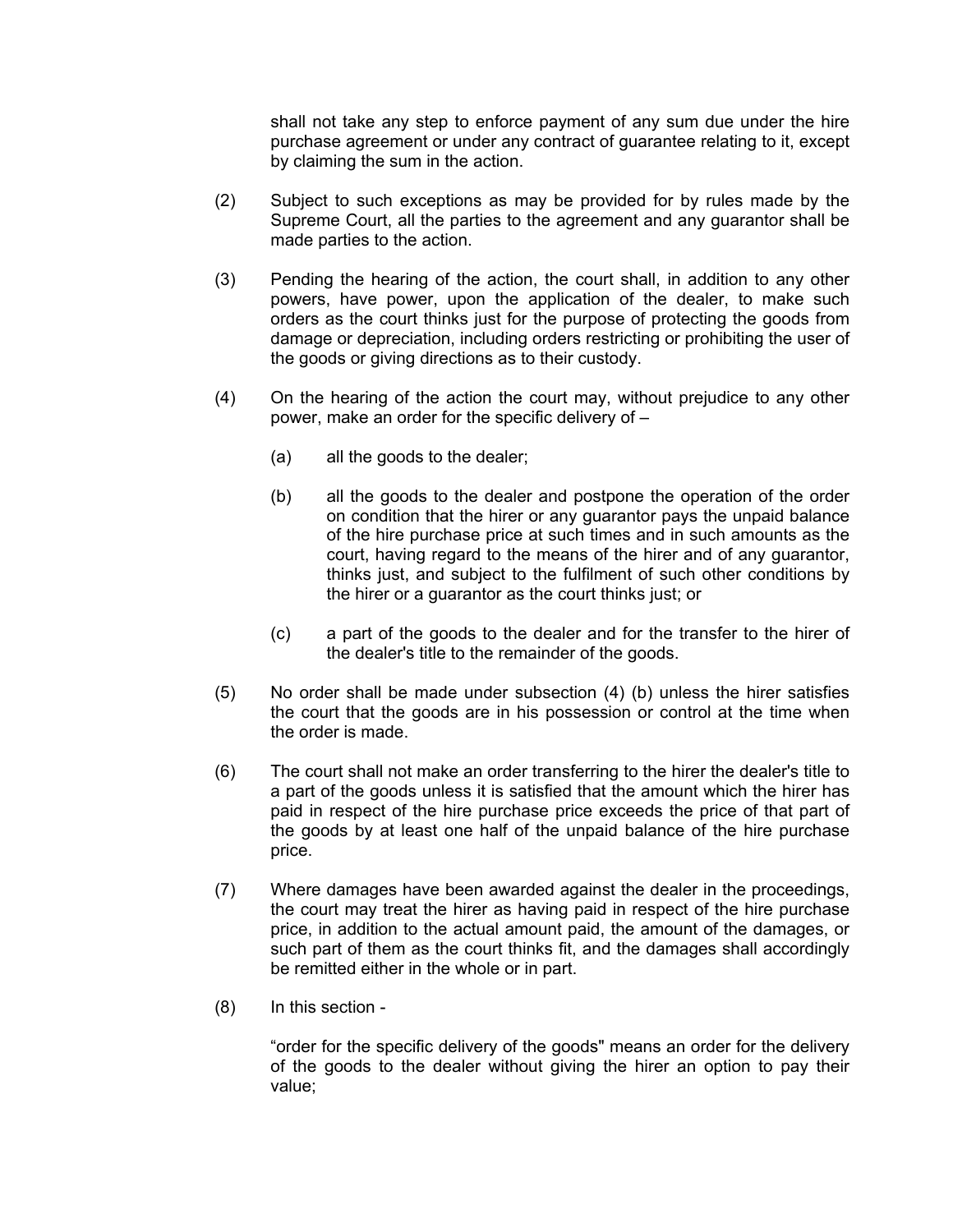"price", in relation to any goods, means such part of the hire purchase price as is assigned to those goods by the note or memorandum of the hire purchase agreement, or, where no such assignment is made, such part of the hire purchase price as the court may determine.

- (9) Where before the hearing of an action to which this section applies, the dealer has recovered possession of a part of the goods, the references in subsection (4) to all the goods shall be construed as references to all the goods which the dealer has not recovered, and, where the parties have not agreed upon an adjustment of the hire purchase price in respect of the goods so recovered, the court may for the purposes of subsection (4) (b) and (c) make such reduction of the hire purchase price and of the unpaid balance as the court thinks just.
- (10) Where a dealer has recovered a part of the goods let under a hire purchase agreement, and the recovery was effected in contravention of section II, this section shall not apply in relation to any action by the dealer to recover the remainder of the goods.

## **Amended by** [Act No. 1 of [1995\]](https://supremecourt.govmu.org/_layouts/CLIS.DMS/search/searchdocumentbykey.aspx?ID=%5BAct%20No.%201%20of%201995%5D&list=Legislations)

## <span id="page-12-0"></span>**13. Postponement of order for delivery**

- (1) (a) Subject to paragraph (b), while the operation of an order for the specific delivery of goods to the dealer is postponed under section 12, the hirer shall be deemed to be a bailee of the goods under and on the terms of the hire purchase agreement.
	- (b) No further sum shall be or become payable by the hirer or a guarantor on account of the unpaid balance of the hire purchase price, except in accordance with the terms of the order, and the court may make such further modification of the terms of the hire purchase agreement and of any contract of guarantee relating thereto as the court considers necessary, having regard to the variation of the terms of payment.
- (2) (a) Where while the operation of an order for the specific delivery of the goods to the dealer is so postponed, the hirer or a guarantor fails to comply with any condition of the postponement, or with any term of the agreement as varied by the court, or wrongfully disposes of the goods, the dealer shall not take any civil proceedings against the hirer or guarantor otherwise than by making an application to the court by which the order was made.
	- (b) Where there is a breach of any condition relating to the payment of the unpaid balance of the hire purchase price, it shall not be necessary for the dealer to apply to the court for leave to execute the order unless the court has so directed.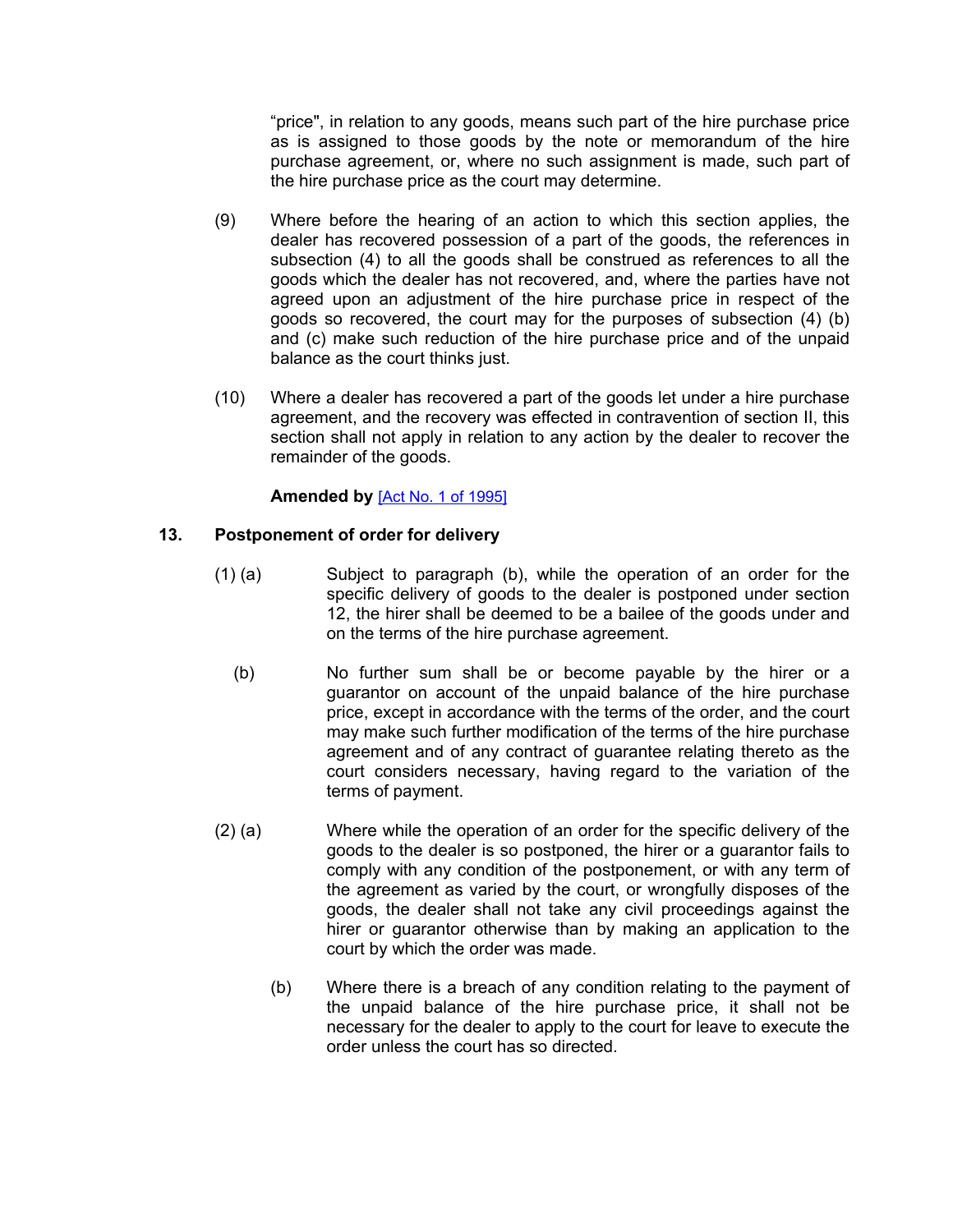- (3) Where the unpaid balance of the hire purchase price has been paid in accordance with the order, the dealer's title to the goods shall vest in the hirer.
- (4) The court may at any time during the postponement of the operation of such an order -
	- (a) vary the conditions of the postponement, and make such further modification of the hire purchase agreement and of any contract of guarantee relating to it as the court considers necessary, having regard to the variation of the conditions of the postponement;
	- (b) revoke the postponement;
	- (c) make an order, in accordance with section 12, for the specific delivery of a part of the goods to the dealer and foe the transfer to the hirer of the dealer's title to the remainder of the goods.

## **Amended by** [Act No. 1 of [1995\]](https://supremecourt.govmu.org/_layouts/CLIS.DMS/search/searchdocumentbykey.aspx?ID=%5BAct%20No.%201%20of%201995%5D&list=Legislations)

## <span id="page-13-0"></span>**14. Further provisions on postponed orders**

- (1) Where a postponed order for the specific delivery of goods of the dealer has been made under section 12 (4) (b), the powers of the court under section 13 (4) (a) and (c) may be exercised, notwithstanding that any condition of the postponement has not been complied with, at any time before the goods are delivered to the dealer in accordance with a warrant issued in pursuance of the order, and where such a warrant has been issued the court shall -
	- (a) where the court varies the conditions of the postponement under section 13 (4)(a), suspend the warrant on the like conditions;
	- (b) where the court makes an order under section 1 3 (4) (c) for the specific delivery of a part of the goods to the dealer and for the transfer to the hirer of the dealer's title to the remaining part cancel the warrant so far as it provides for the delivery of the last mentioned part of the goods.
- (2) At any time before the delivery of goods to the dealer in accordance with a warrant issued under subsection (1), the warrant may, so far as it provides for the delivery of the goods, be discharged by the payment to the dealer by the hirer or any guarantor of the whole of the unpaid balance of the hire purchase price, and in any such case the dealer's title to the goods shall vest in the hirer.
- (3) (a) Subject to paragraph (b), where in an action to which section 12 applies an offer as to conditions for the postponement of the operation of an order under subsection (4) (b) of that section is made by the hirer and accepted by the dealer in accordance with rules of court, an order under- that subsection may be made by the court in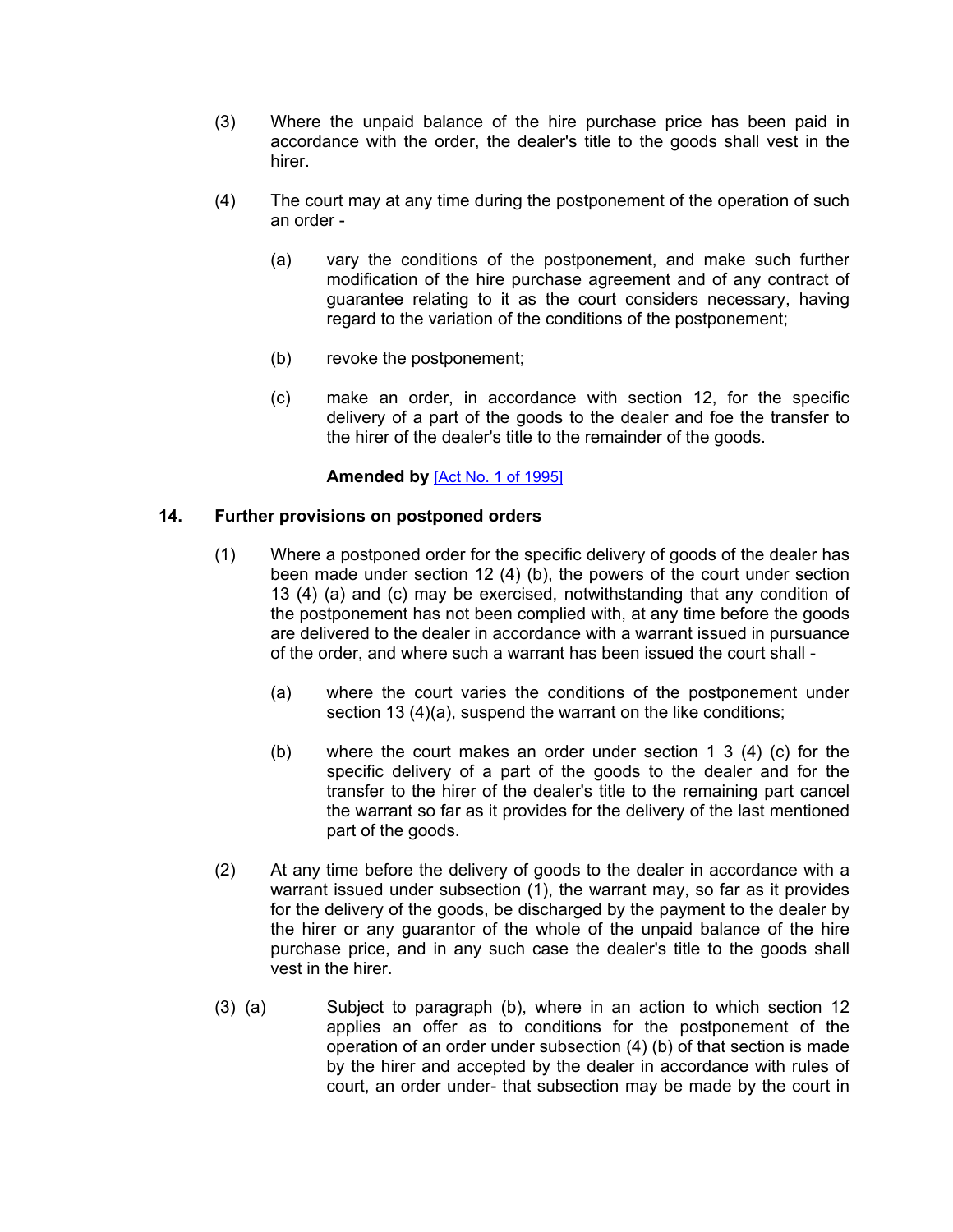accordance with the offer without hearing evidence as to matters specified in section 12 (4) (b) or (5).

(b) Where a guarantor is a party to the action, no such order shall be made before the date fixed for the hearing of the action.

## **Amended by** [Act No. 1 of [1995\]](https://supremecourt.govmu.org/_layouts/CLIS.DMS/search/searchdocumentbykey.aspx?ID=%5BAct%20No.%201%20of%201995%5D&list=Legislations)

## **15. Powers of court to deal with payments**

- <span id="page-14-0"></span>(1) Where a hire purchase or credit sale agreement validly provides for the payment by the hirer or buyer on or after the determination of the hire purchase or credit sale agreement or the bailment of such sum as, when added to the sums paid and the sums due in respect of the hire purchase price before the determination, is equal to a fixed amount, and a claim is made in respect of any such sum in an action to which section 12 applies, then -
	- (a) where the court makes an order for the specific delivery of a part of the goods to the dealer and the transfer to the hirer of the dealer's title to the remainder of the goods, the claim shall be disallowed;
	- (b) where the court postpones the operation of an order for the specific delivery of the goods to the dealer, it shall not entertain the claim unless and until the postponement is revoked, and shall then deal with the claim as if the agreement had just been determined.
- (2) Where the hirer or a guarantor has paid or has been ordered to pay any such sum, and the dealer subsequently seeks to recover the goods in an action to which section 12 applies, the court may treat the sum as a sum paid or payable, as the case may be, in respect of the hire purchase price.

## **Amended by** [Act No. 1 of [1995\]](https://supremecourt.govmu.org/_layouts/CLIS.DMS/search/searchdocumentbykey.aspx?ID=%5BAct%20No.%201%20of%201995%5D&list=Legislations)

#### **16. Successive hire purchase agreements**

<span id="page-14-1"></span>Where goods have been let under a hire purchase agreement and at any time after one half of the hire purchase price has been paid or tendered, the dealer makes a further hire purchase agreement with the hirer comprising those goods, section 12 shall have effect in relation to that further agreement as from its commencement.

#### <span id="page-14-2"></span>**Amended by** [Act No. 1 of [1995\]](https://supremecourt.govmu.org/_layouts/CLIS.DMS/search/searchdocumentbykey.aspx?ID=%5BAct%20No.%201%20of%201995%5D&list=Legislations)

## **17. Bankruptcy of hirer**

Where, under the powers conferred by this Act, the court has postponed the operation of an order for the specific delivery of goods to any person, the goods shall not during the postponement, be treated as goods which are by the consent or permission of that person in the possession, order, or disposition of the hirer for the purposes of section 47 of the Bankruptcy Act.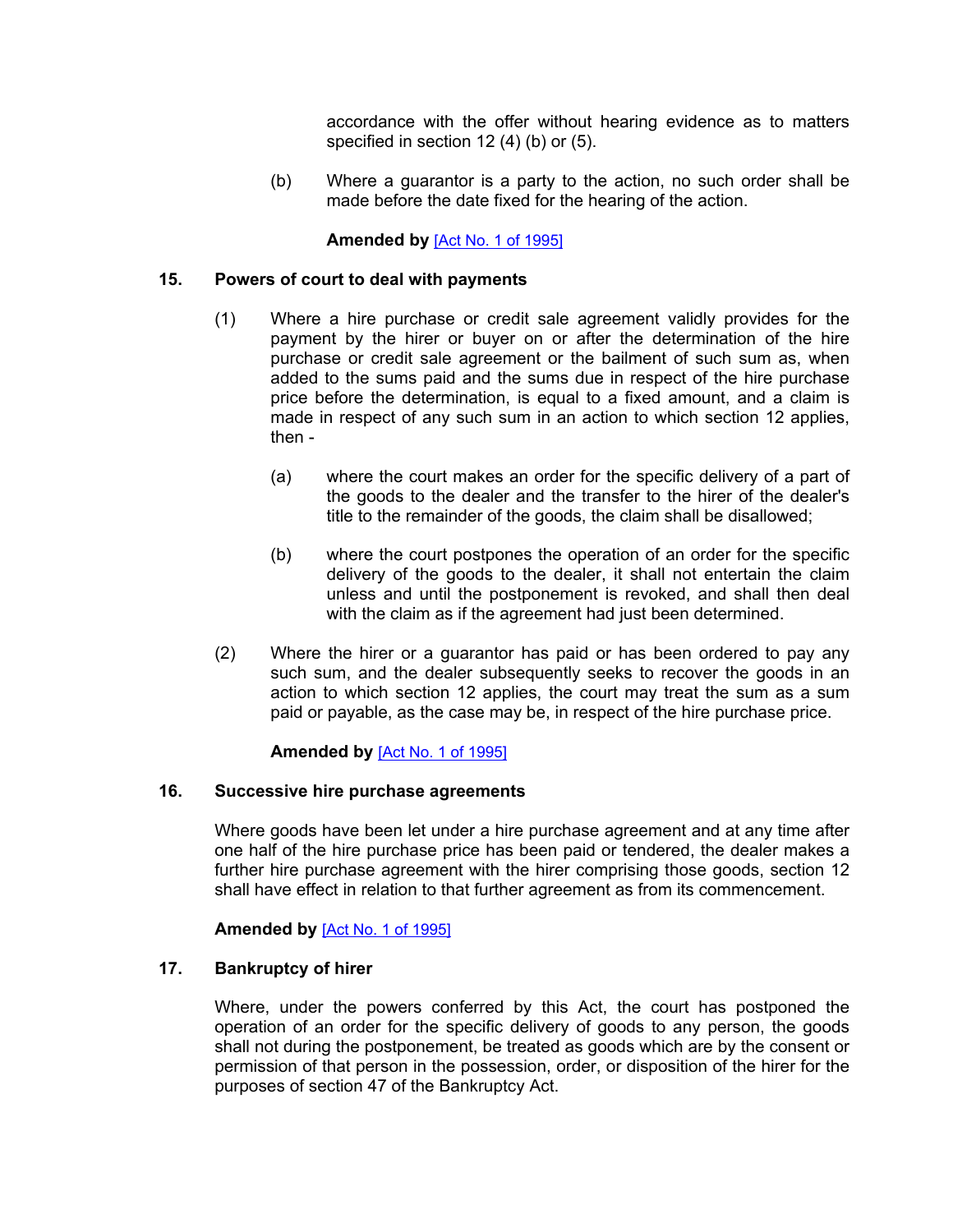## **18. Hirer's refusal to surrender goods**

<span id="page-15-0"></span>Where, while by virtue of this Act the enforcement by an dealer of a right to recover possession of goods from a hirer is subject to any restriction, the hirer refuses to give up possession of the goods to the dealer, the hirer shall not, by reason only of the refusal, be liable to the dealer for wrongful retention of the goods.

## <span id="page-15-1"></span>**Amended by** [Act No. 1 of [1995\]](https://supremecourt.govmu.org/_layouts/CLIS.DMS/search/searchdocumentbykey.aspx?ID=%5BAct%20No.%201%20of%201995%5D&list=Legislations)

## **19. Installation charges**

- (1) Where any agreement is reached between the dealer and a hirer or buyer in respect of any installation, the installation charges, if any, shall not be included in the hire purchase price or credit price.
- $(2)$  In this section –

"electric line" means a wire, conductor or other means used for the purpose of conveying, transmitting, or distributing electricity with any casing, coating, covering, tube pipe or insulator enclosing, surrounding or supporting the same, or any part thereof, or any apparatus connected with it for the purpose of conveying, transmitting, or distributing electricity or electric current;

"installation" means -

- (a) the installation of any electric line or any gas or water pipe;
- (b) the fixing of goods to which the agreement relates to the premises where they are to be used, and the alteration of premises to enable any such goods to be used there, and where it is reasonably necessary that any such goods should be constructed or erected on the premises where they are to be used, any work carried out for the purpose of such construction or erection.

#### **Amended by** [Act No. 1 of [1995\]](https://supremecourt.govmu.org/_layouts/CLIS.DMS/search/searchdocumentbykey.aspx?ID=%5BAct%20No.%201%20of%201995%5D&list=Legislations)

#### **20. Embezzlement**

<span id="page-15-2"></span>For the purposes of section 333 of the Criminal Code, a hire purchase agreement or a bailment made under this Act shall be deemed to be a contract of lease or hiring (louage).

**Amended by** [Act No. 15 of [1988\]](https://supremecourt.govmu.org/_layouts/CLIS.DMS/search/searchdocumentbykey.aspx?ID=%5BAct%20No.%2015%20of%201988%5D&list=Legislations)

#### <span id="page-15-3"></span>**20A. Advertisements**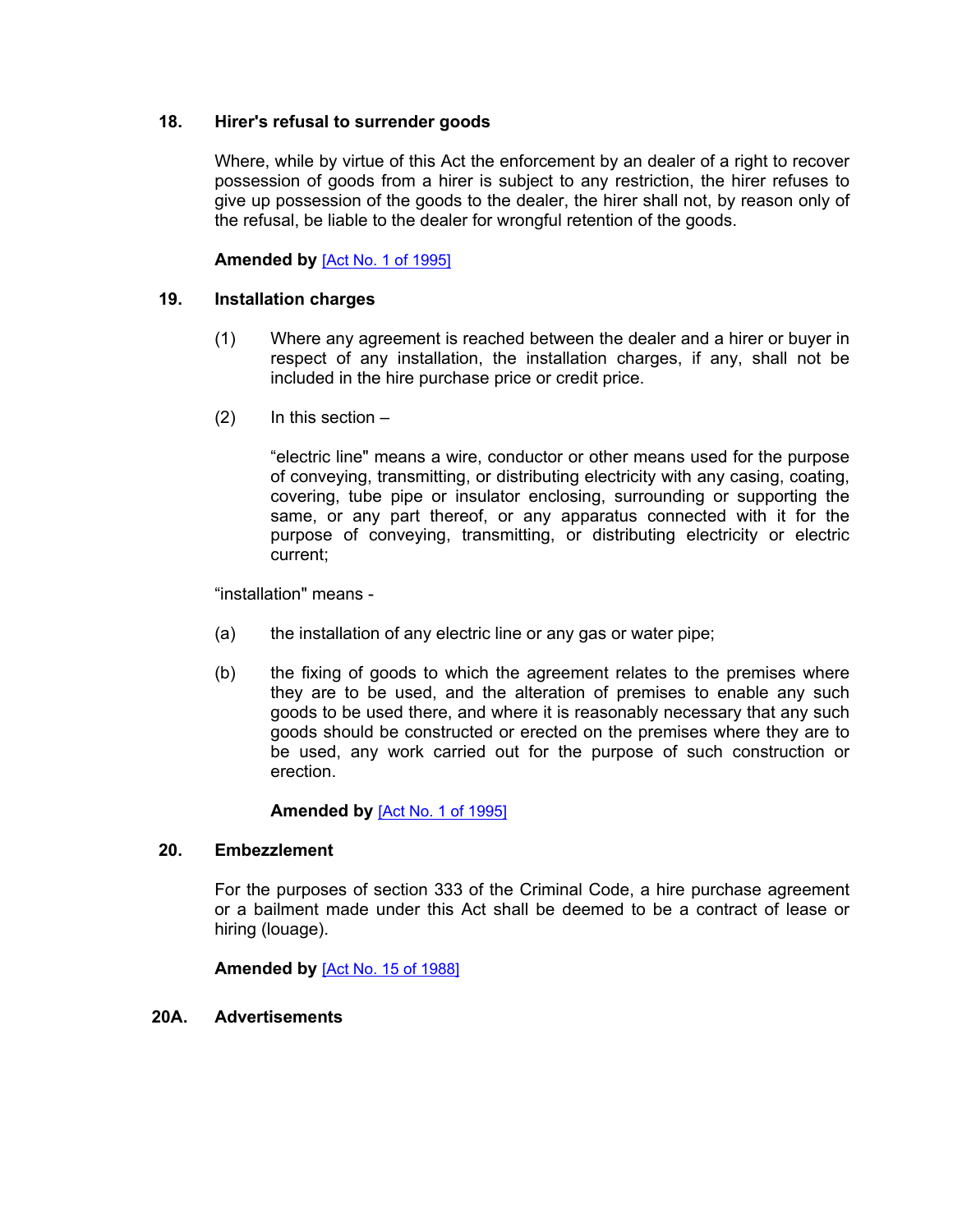(1) No person shall, in any manner whatsoever, publish, broadcast or cause to be published or broadcast, an advertisement relating to the hire purchase or credit sale of any goods which -

> (a) is, or is likely to be, misleading to readers, viewers or listeners;

- (b) indicates, or tends to indicate, that a hire purchase or credit sale agreement may be entered into in contravention of this Act; or
- (c) does not indicate that no hire purchase or credit sale agreement shall be entered into with a person where it causes him to be over-indebted.
- (2) Any person who contravenes sub-section (1) shall commit an offence and shall, on conviction, be liable to a fine not exceeding 50,000 rupees.

## **Added by** [Act No. 2 of [2007\]](https://supremecourt.govmu.org/_layouts/CLIS.DMS/search/searchdocumentbykey.aspx?ID=%5BAct%20No.%202%20of%202007%5D&list=Legislations)

## **21. Exemption from registration**

Notwithstanding anything to the contrary a deed witnessing a Hire purchase agreement or a credit sale agreement under this Act shall be exempt from registration under the Registration Duty Act and the Registration and Transcription of Deeds and Inscription of Mortgages, Privileges and Charges (Rodrigues) Act 1997.

**Amended by** [Act No. 15 of [1988\]](https://supremecourt.govmu.org/_layouts/CLIS.DMS/search/searchdocumentbykey.aspx?ID=%5BAct%20No.%2015%20of%201988%5D&list=Legislations)**;** [Act No. 1 of [1995\]](https://supremecourt.govmu.org/_layouts/CLIS.DMS/search/searchdocumentbykey.aspx?ID=%5BAct%20No.%201%20of%201995%5D&list=Legislations)**;** [Act No. 38 of [1999\]](https://supremecourt.govmu.org/_layouts/CLIS.DMS/search/searchdocumentbykey.aspx?ID=%5BAct%20No.%2038%20of%201999%5D&list=Legislations)**;** [Act No. 26 of [2000\]](https://supremecourt.govmu.org/_layouts/CLIS.DMS/search/searchdocumentbykey.aspx?ID=%5BAct%20No.%2026%20of%202000%5D&list=Legislations)

#### <span id="page-16-0"></span>**22. Repealed by** [Act No. 1 of [1995\]](https://supremecourt.govmu.org/_layouts/CLIS.DMS/search/searchdocumentbykey.aspx?ID=%5BAct%20No.%201%20of%201995%5D&list=Legislations)

## **23. Regulations**

- <span id="page-16-1"></span>(1) The Minister may make regulations for carrying this Act into effect and, in particular, but without prejudice to the generality of his power he may make regulations-
	- (a) to amend the Schedules;
	- (b) to provide for the control on the disposal and possession of goods under hire purchase agreements and for that purpose to regulate, in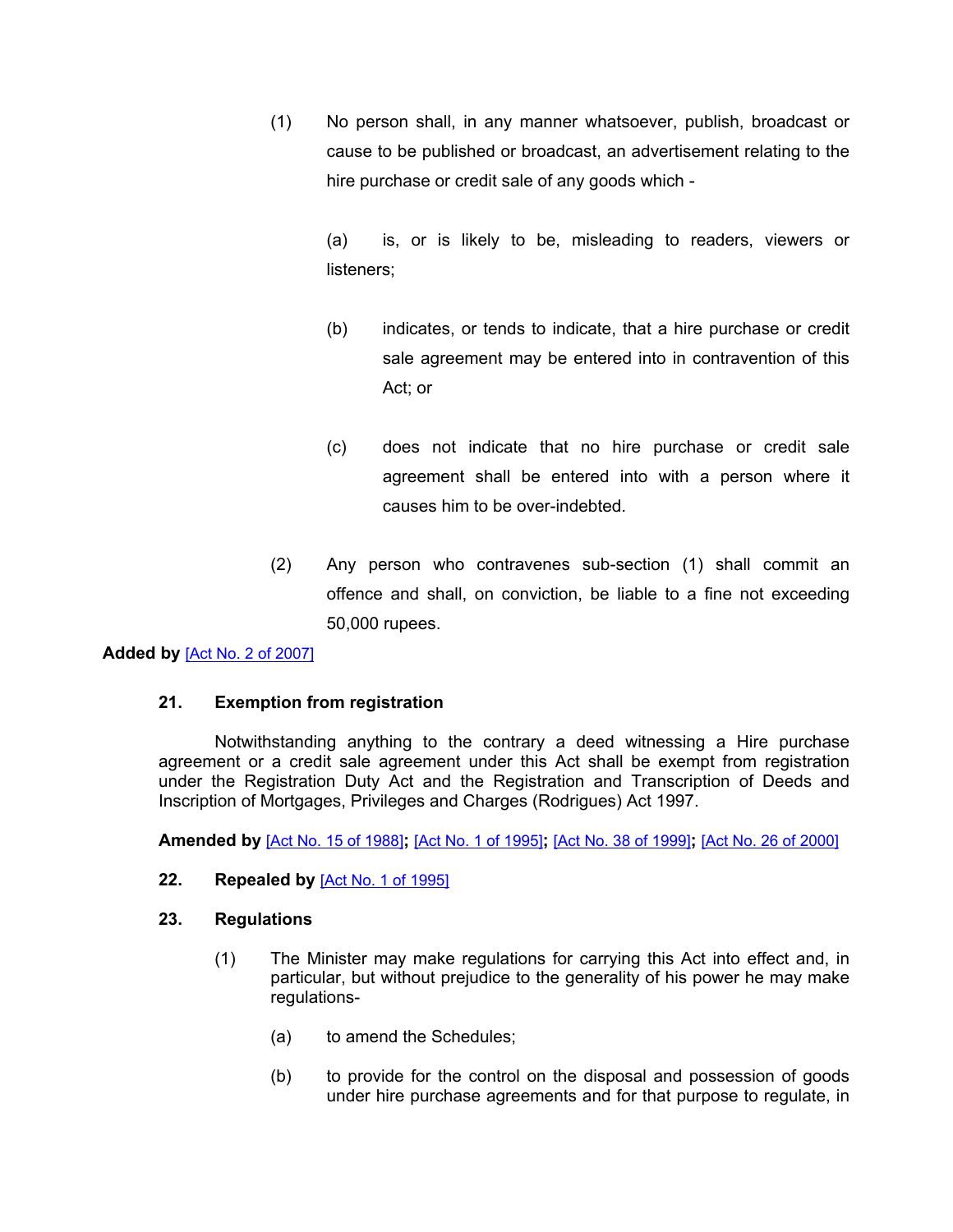particular, the prices at which such goods may be disposed of and any charges that may be imposed upon the hirer by the dealer.

- (c) to regulate the trade of goods the payment of which is made by instalments.
- (d) to regulate the trade of foods the payment of which is made other than on a cash sale basis.
- (2) Regulations made under subsection (1) may provide that any person who contravenes them shall commit an offence and shall, on conviction, be liable to a fine not exceeding 50,000 rupees, and in the case of a continuing offence, a further fine not exceeding 200 rupees for each day during which the offence continues after conviction, and for the payment of costs.

**Amended by** [Act No. 15 of [1988\]](https://supremecourt.govmu.org/_layouts/CLIS.DMS/search/searchdocumentbykey.aspx?ID=%5BAct%20No.%2015%20of%201988%5D&list=Legislations)**;** [Act No. 29 of [1989\]](https://supremecourt.govmu.org/_layouts/CLIS.DMS/search/searchdocumentbykey.aspx?ID=%5BAct%20No.%2029%20of%201989%5D&list=Legislations)**;** [Act No. 1 of [1995\]](https://supremecourt.govmu.org/_layouts/CLIS.DMS/search/searchdocumentbykey.aspx?ID=%5BAct%20No.%201%20of%201995%5D&list=Legislations)**;** [\[Act](https://supremecourt.govmu.org/_layouts/CLIS.DMS/search/searchdocumentbykey.aspx?ID=%5BAct%20No.%2026%20of%202000%5D&list=Legislations) No. 26 of [2000\]](https://supremecourt.govmu.org/_layouts/CLIS.DMS/search/searchdocumentbykey.aspx?ID=%5BAct%20No.%2026%20of%202000%5D&list=Legislations)

## **24. Offences**

- <span id="page-17-0"></span>(1) No dealer who disposes of any goods under a hire purchase agreement or a credit sale agreement shall impose charges at a rate in excess of a percentage as is prescribed.
- (2) No dealer who disposes of goods under a credit sale agreement shall
	- (a) sell the goods subject to any condition to the effect that the purchaser shall not dispose of the article before payment of any instalment or sum remaining due or any part thereof;
	- (b) notwithstanding that a sale has been effected subject to the condition specified in paragraph (a), recover possession of the goods or interfere with the buyer's enjoyment of the quiet possession of the goods.
- (3) Every person who contravenes this section shall commit an offence and shall, on conviction be liable to a fine not exceeding 50,000 rupees, and in the case of a second or subsequent conviction, a fine not exceeding 100,000 rupees together with a term of imprisonment not exceeding 2 years.

**Amended by** [Act No. 29 of [1989\]](https://supremecourt.govmu.org/_layouts/CLIS.DMS/search/searchdocumentbykey.aspx?ID=%5BAct%20No.%2029%20of%201989%5D&list=Legislations)**;** [Act No. 1 of [1995\]](https://supremecourt.govmu.org/_layouts/CLIS.DMS/search/searchdocumentbykey.aspx?ID=%5BAct%20No.%201%20of%201995%5D&list=Legislations)

#### **25. Authorised officers**

- <span id="page-17-1"></span>(1) The Minister may designate any public officer to be an authorised officer for the purpose of ensuring compliance with this Act.
- (2) Every person who at the commencement of this Act was an authorised officer for the purposes of the principal Act shall be deemed to be an authorised officer under this section.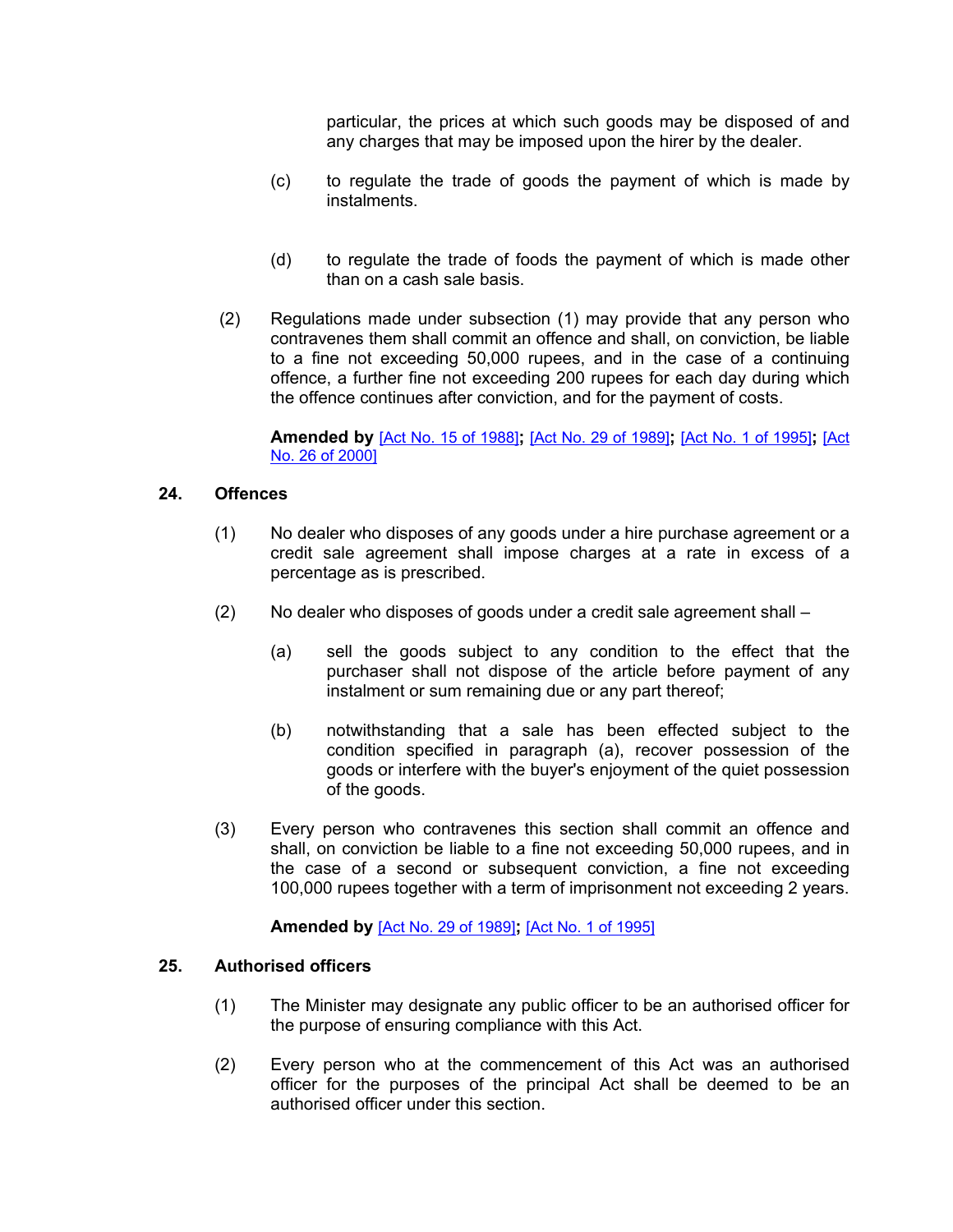#### **Amended by** [Act No. 1 of [1995\]](https://supremecourt.govmu.org/_layouts/CLIS.DMS/search/searchdocumentbykey.aspx?ID=%5BAct%20No.%201%20of%201995%5D&list=Legislations)

#### **--------------- FIRST SCHEDULE**

## **(sections 2, 3 and 4)**

## **PART I**

## **Hire Purchase Agreement**

Minimum downpayment O% Maximum repayment of cash price period 30 months

## **PART II**

#### **CREDIT SALE AGREEMENT**

Minimum downpayment 50% Maximum repayment<br>of cash price of cash price

period 12 months

**Amended by** [GN No. 111 of [2000\]](https://supremecourt.govmu.org/_layouts/CLIS.DMS/search/searchdocumentbykey.aspx?ID=%5BGN%20No.%20111%20of%202000%5D&list=Legislations)

#### -------------------- **SECOND SCHEDULE**

**(section 4)**

## **Form of Deed of Hire Purchase Agreement**

#### **Part I**

#### **DECLARATION AND AGREEMENT**

| called the "dealer" which expression shall include their successors and assigns] |                            |
|----------------------------------------------------------------------------------|----------------------------|
|                                                                                  | 0† …………………………………………………………… |
| [hereinafter called the "hirer"].                                                |                            |

Whereby:

- (i) The dealer agrees to let and grant hire purchase facilities to the hirer in respect of the goods specified in Part II of the present Agreement.
- (ii) The hirer shall have and enjoy quiet possession of the goods.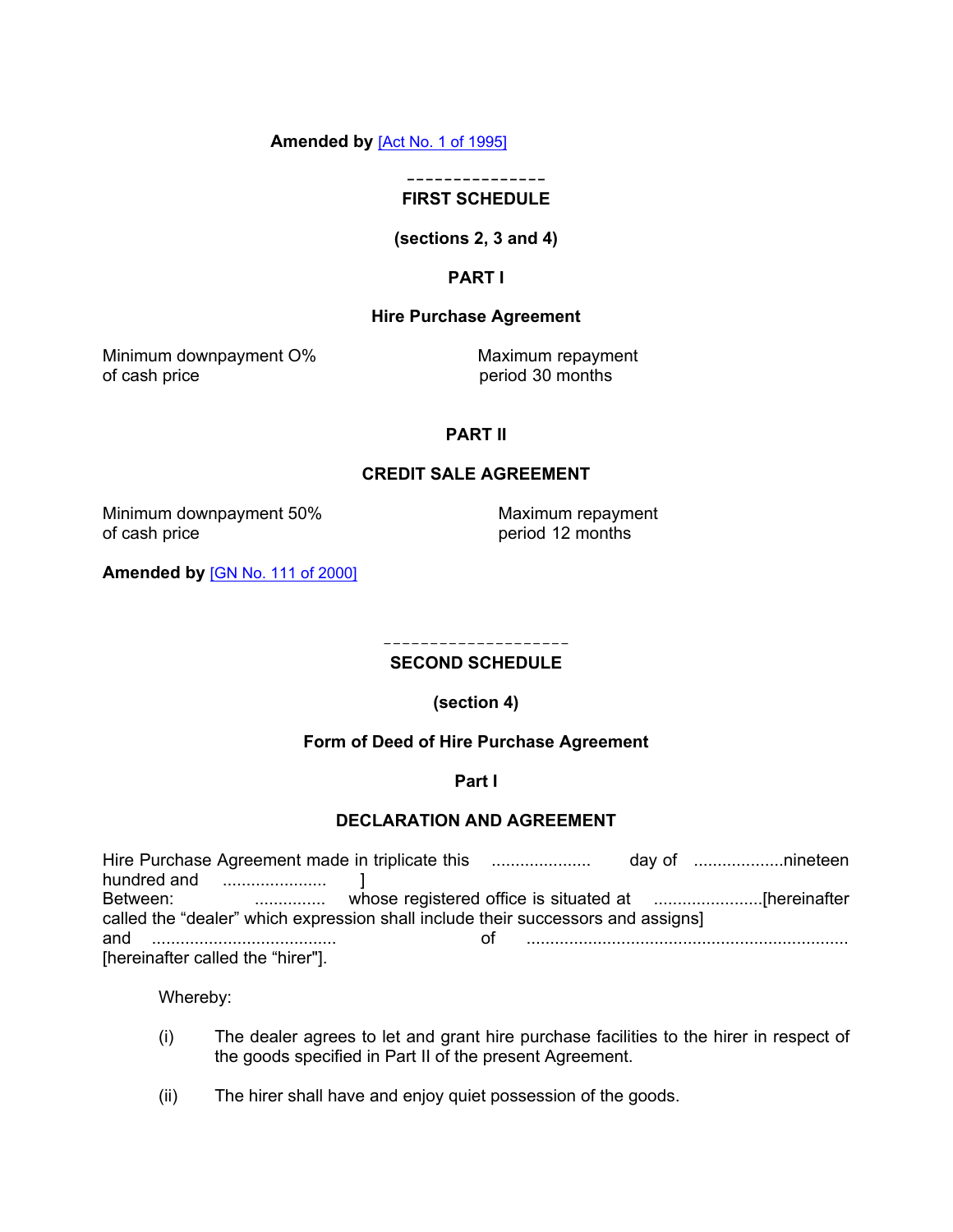- (iii) The dealer shall pass the property of the goods to the hirer upon payment of the last instalment or upon payment of any balance of the chargeable price due before the last instalment.
- (iv) The hirer, having inspected the goods and being, satisfied that a label has been displayed with the goods showing the particulars of Part II of the present Agreement, undertakes to effect the down-payment and pay the monthly instalment as specified in Part II of the present Agreement.
- (v) The dealer confirms that:
	- (a) the price of the goods specified in Part II of the Agreement is the cash price of the goods at the time the Agreement is signed by the hirer; and
	- (b) the figures mentioned in Part 11 of the Agreement are true and correct and their computation have been carried out in accordance with the provisions of the Act.

Further, the dealer and the hirer declare and agree that any right acquired by both parties under sections 5, 9 and 11 of the Act shall be safeguarded.

#### **PART II**

## **COMPUTATION OF CHARGES AND HIRE PURCHASE PRICE**

| $[(d) + (h)]$                                 |
|-----------------------------------------------|
| (i) Less down payment Rs                      |
|                                               |
|                                               |
|                                               |
|                                               |
| [payable over period not exceeding 30 months] |
| (m) Monthly instalment Rs                     |

 **Amended by** [GN No. 111 of [2000\]](https://supremecourt.govmu.org/_layouts/CLIS.DMS/search/searchdocumentbykey.aspx?ID=%5BGN%20No.%20111%20of%202000%5D&list=Legislations)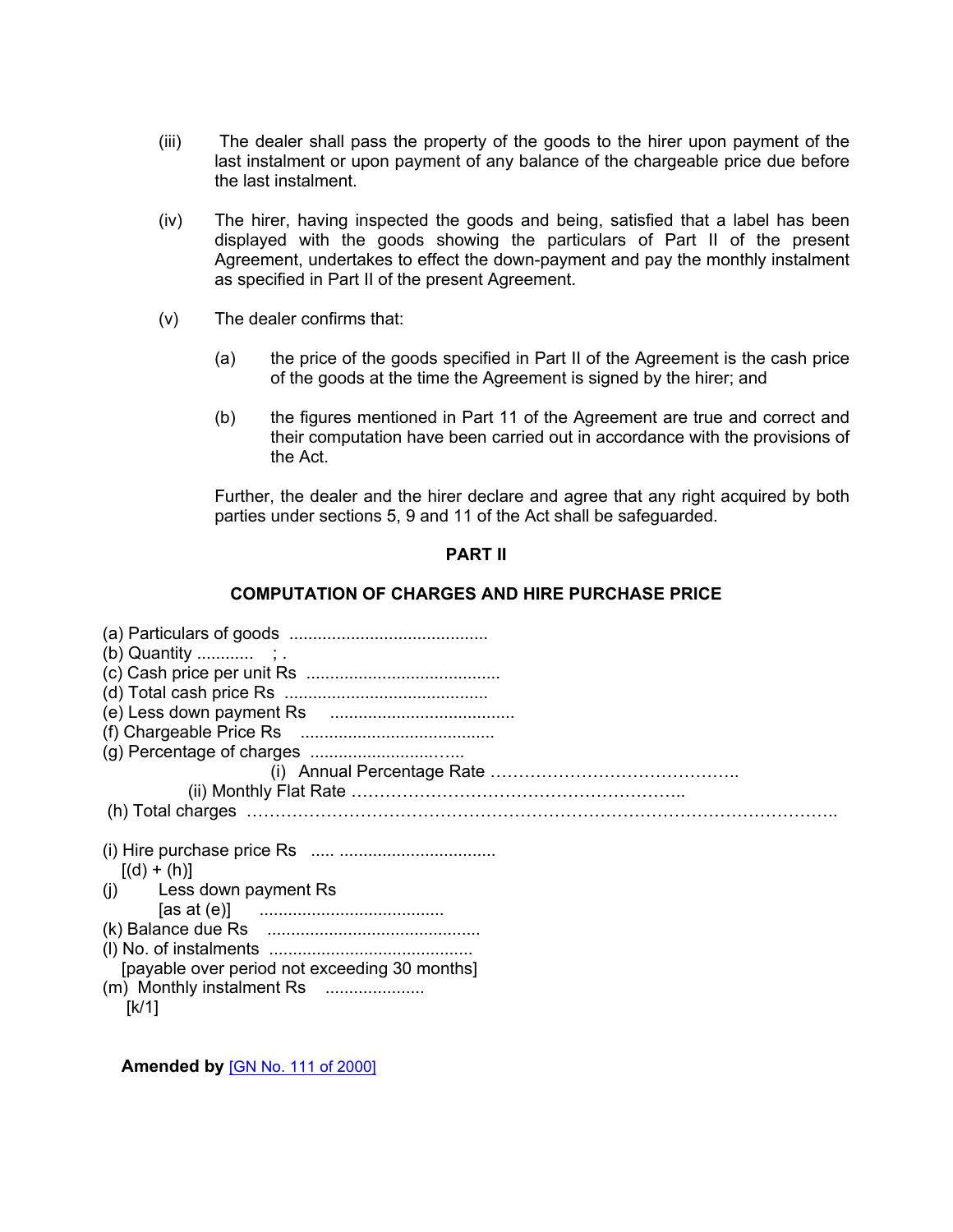#### **PART III CONTRACT OF GUARANTEE**

HERETO INTERVENES

Mr.........................................................................(hereinafter called the "Guarantor") who, having taken cognizance of the foregoing, hereby guarantees jointly and in solido, (conjointement et solidairement) with the eventual hirer, under renunciation of "bénéfices de division et de discussion" as though he was personally liable, the execution, performance and observance by the eventual hirer of all the terms and conditions embodied in the present agreement.

| Signature of Guarantor | I.D. No |
|------------------------|---------|
| Home Address<br>$\sim$ | Tel. No |
| Occupation             | Tel. No |
| <b>Office Address</b>  | Tel No  |

## **PART IV**

## **RATIFICATION**

I. . . . . . . . . . . . . . . . . . . . . . hereby certify that before entering into this Agreement, I have been allowed to inspect the goods and I am satisfied that a label, in accordance with section 4 (1) (a) of the Act was displayed with the goods.

I understand the contents of this Agreement and agree that the dealer has handed over to me an original of same.

Signature of hirer ........................ Drawn up by consent of parties in 3 originals at metal of the conservation of the metal of the conservation of the conservation of the conservation of the conservation of the conservation of the conservation of the conserv ......................................................................... (address of dealer) this ........................day of ........................ nineteen hundred and .................................. Signature of dealer ..................................... Signature of buyer ................... Signature of quarantor ..................

## **THIRD SCHEDULE**

-----------------

**(section 4)**

## **Form of Deed of Credit Sale Agreement**

## **PART I DECLARATION AND AGREEMENT**

Credit Sale Agreement made in triplicate this ..... day of ............................................................ nineteen hundred and..........................................

#### Between:

... ......................... whose registered office is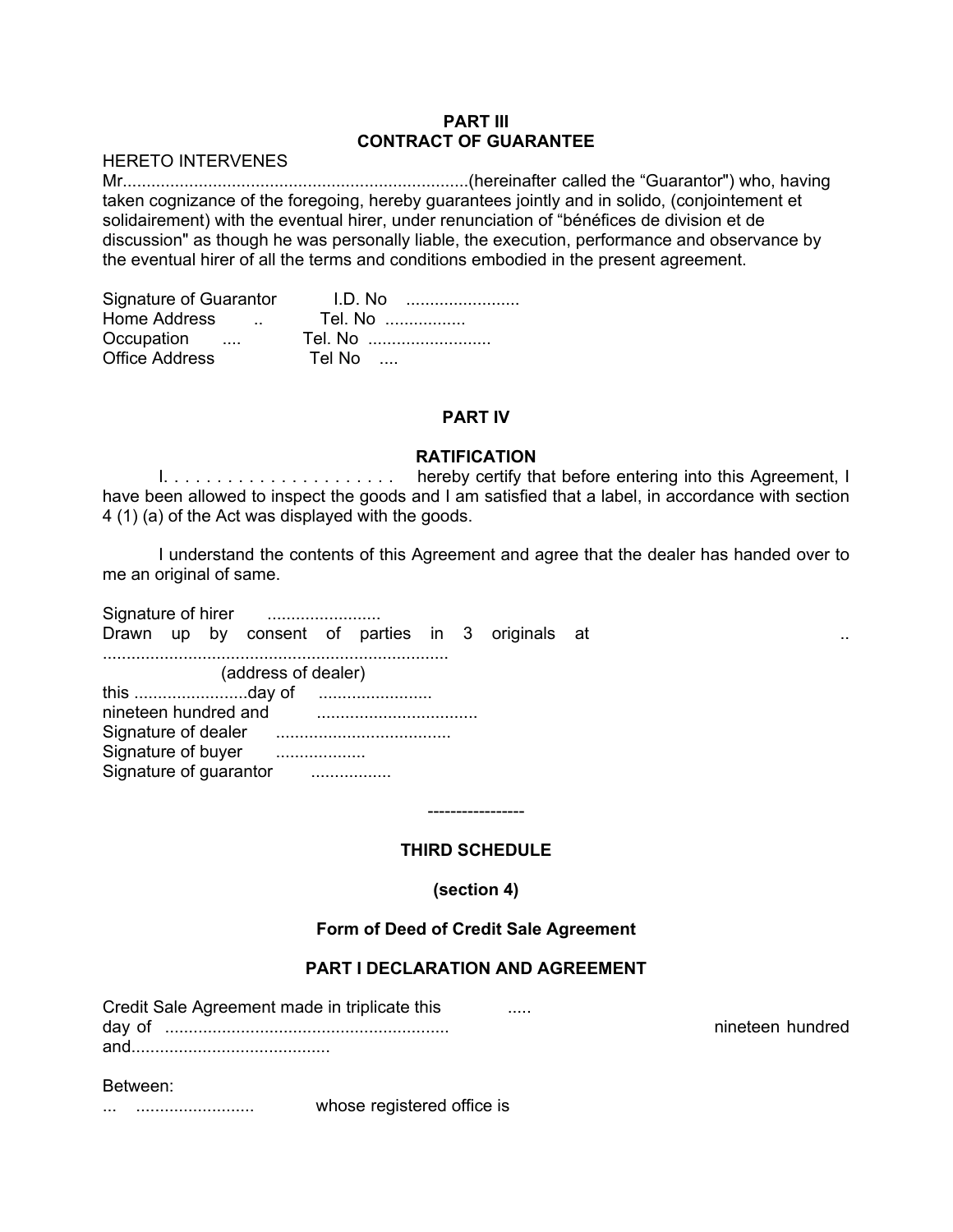situated at .................................................

[hereinafter called the 'Dealer' which expression shall include their successors and assigns] and .......... of ................................................................................ [hereinafter called the 'Buyer'].

Whereby:

- (i) the dealer agrees to grant credit facilities to the buyer in respect of the goods specified in Part II of the Agreement;
- (ii) the buyer having inspected the goods undertakes to effect the down payment and pay the monthly instalment as specified in Part II of the present Agreement;
- (iii) ownership of the goods shall pass to the buyer upon settlement of the downpayment;
- (iv) the dealer confirms that
	- (a) the price of the goods quoted in Part II of the Agreement is the cash price of the goods prior to the signing of the present Agreement; and
	- (b) the figures mentioned in Part 11 of the Agreement are true and correct and their computation have been carried out in accordance with the provisions of the Act.

Further, the dealer and the buyer declare and agree that any right acquired by both parties under sections 5A, 9 and 11A of the Act shall be safeguarded and that the implied conditions specified in section 9(1) (d) and (2) apply to this Agreement.

**Amended by** [Act No. 26 of [2000\]](https://supremecourt.govmu.org/_layouts/CLIS.DMS/search/searchdocumentbykey.aspx?ID=%5BAct%20No.%2026%20of%202000%5D&list=Legislations)

#### **PART II**

#### **COMPUTATION OF CHARGES AND CREDIT PRICE**

| (c) Cash price per unit Rs<br>.<br>(d) Total cash price Rs<br>(e) Less down payment Rs.<br>[Min. 50% of cash price]<br>(f) Chargeable Price Rs<br>(g) Percentage of charges |
|-----------------------------------------------------------------------------------------------------------------------------------------------------------------------------|
|                                                                                                                                                                             |
| $(i)$ Credit price Rs<br>$[(d) + (h)]$<br>(i) Less down payment Rs                                                                                                          |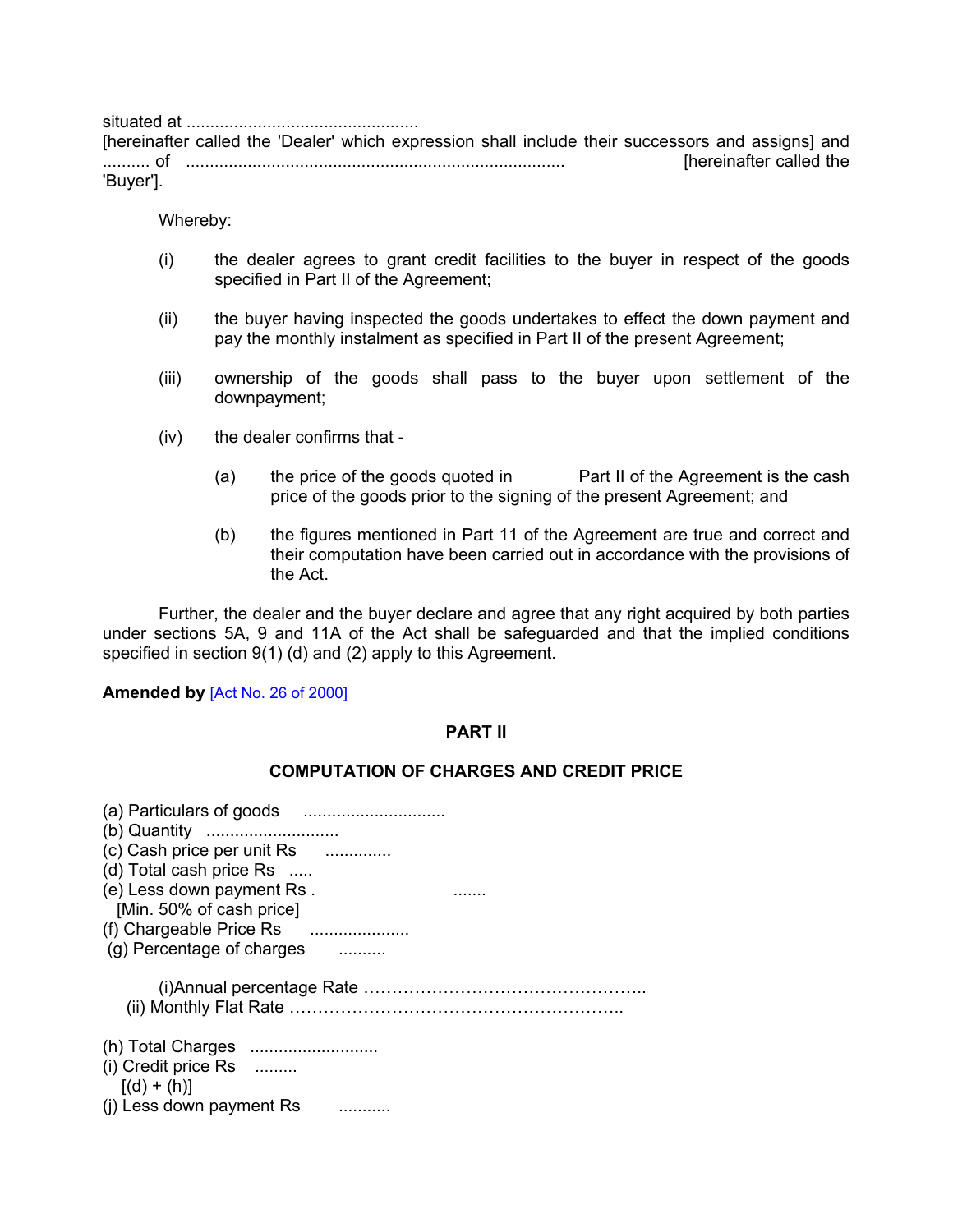[as at (e)] (k) Balance due Rs ....... (l)No of instalments ................... [payable over period not exceeding 12 months]  $(m)$  Monthly instalment Rs  $\ldots$   $\ldots$   $\ldots$   $\ldots$   $\ldots$   $\ldots$ [K/1]

 **Amended by** [GN No. 111 of [2000\]](https://supremecourt.govmu.org/_layouts/CLIS.DMS/search/searchdocumentbykey.aspx?ID=%5BGN%20No.%20111%20of%202000%5D&list=Legislations)

#### **PART III**

## **CONTRACT OF GUARANTEE**

HERETO INTERVENES

Mr .........................................................................(hereinafter called the "Guarantor") who, having taken cognizance of the foregoing, hereby guarantees jointly and in solido,(conjointement et solidairement) with the eventual buyer, under renunciation of 'benefices de division et de discussion" as though he was personally liable, the execution, performance and observance by the eventual buyer, of all the terms and conditions embodied in the present agreement.

| Occupation     |  |
|----------------|--|
|                |  |
| Office Address |  |
| Tel No         |  |

## **PART IV**

#### **RATIFICATION**

I. ........................ hereby certify that before entering into this Agreement, I have been allowed to inspect the goods and I am satisfied that a label, in accordance with section 4 (1) (a) of the Act was displayed with the goods.

I understand the contents of this Agreement and agree that the dealer has handed over to me an original of same.

Signature of buyer Drawn up by the consent of parties in 3 originals at ........... .......................................... (address of dealer) this ........... day of . ...................................... nineteen hundred and .................. Signature of dealer ..... .............................. Signature of buyer ............ Signature of guarantor .......................................

**Amended by** [Act No. 1 of [1995\]](https://supremecourt.govmu.org/_layouts/CLIS.DMS/search/searchdocumentbykey.aspx?ID=%5BAct%20No.%201%20of%201995%5D&list=Legislations)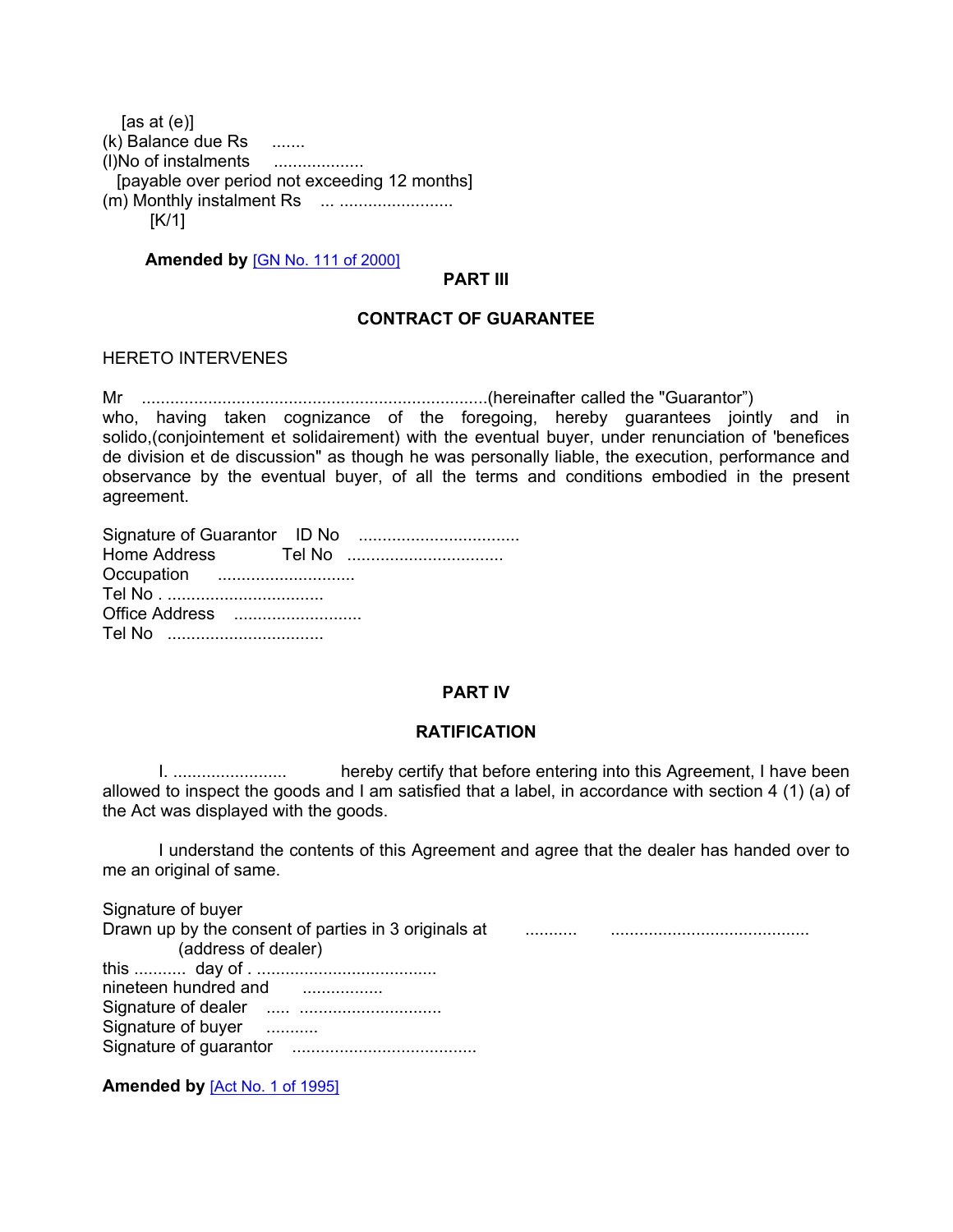#### **-------------------**

# **FOURTH SCHEDULE**

(section 2)

## **Goods and services**

- 1. Air conditioners and parts and accessories thereof
- 2. Air tickets
- 3. Appliances and apparatus [whether electrical or not] of a kind designed exclusively for domestic use and parts and accessories thereof
- 4. Articles and equipment for general physical exercises, gymnastics, athletics and other sports
- 5. Audio Cassette/Hifi
	- Recorder/player

Player

- 6. Bicycles and tricycles
- 7. Ceramic tiles
- 8. Chandelier and other electric ceiling and wall lighting fittings and parts and accessories thereof
- 9. Clocks and watches
- 10. Compact disc players
- 11. Computers and parts and accessories thereof
- 12. Decoding units providing television services
- 13. Electrical tools and parts and accessories thereof
- 14. Encyclopaedias and dictionaries
- 15. Floor coverings
- 16. Furniture [including mattresses] and parts and accessories thereof
- 17. Generators and parts and accessories thereof
- 18. Glasswares and porcelains wares
- 19. Jewellery [gold and silver]
- 20. Kitchen wares and articles of cuttlery
- 21. Lawn mowers
- 22. Musical instruments and parts and accessories thereof
- 23. Outboard motors and marine engines
- 24. Photocopying apparatus and parts and accessories thereof
- 25. Photographic cameras and parts and accessories thereof
- 26. Pool tables and accessories thereof
- 27. Radio receiving and transmitting sets
- 28. Record players
- 29. Sanitary wares and fittings [including sink units and bathroom fittings]
- 30. Sewing and embroidery machines [whether electrical or not] and parts and accessories thereof
- 31. Television receiving sets; Television aerials and parts and accessories thereof
- 32. Telephone sets (including cellular phones and cordless telephones), facsimile apparatus and parts and accessories thereof
- 33. Travelling bags, suitcases, executive-cases and briefcases
- 34. Typewriters, calculating and accounting machines
- 35. Video apparatus<br>36. Video camera
- Video camera
- 37. Video games of a kind used with a television receiver
- 38. Water storage tanks